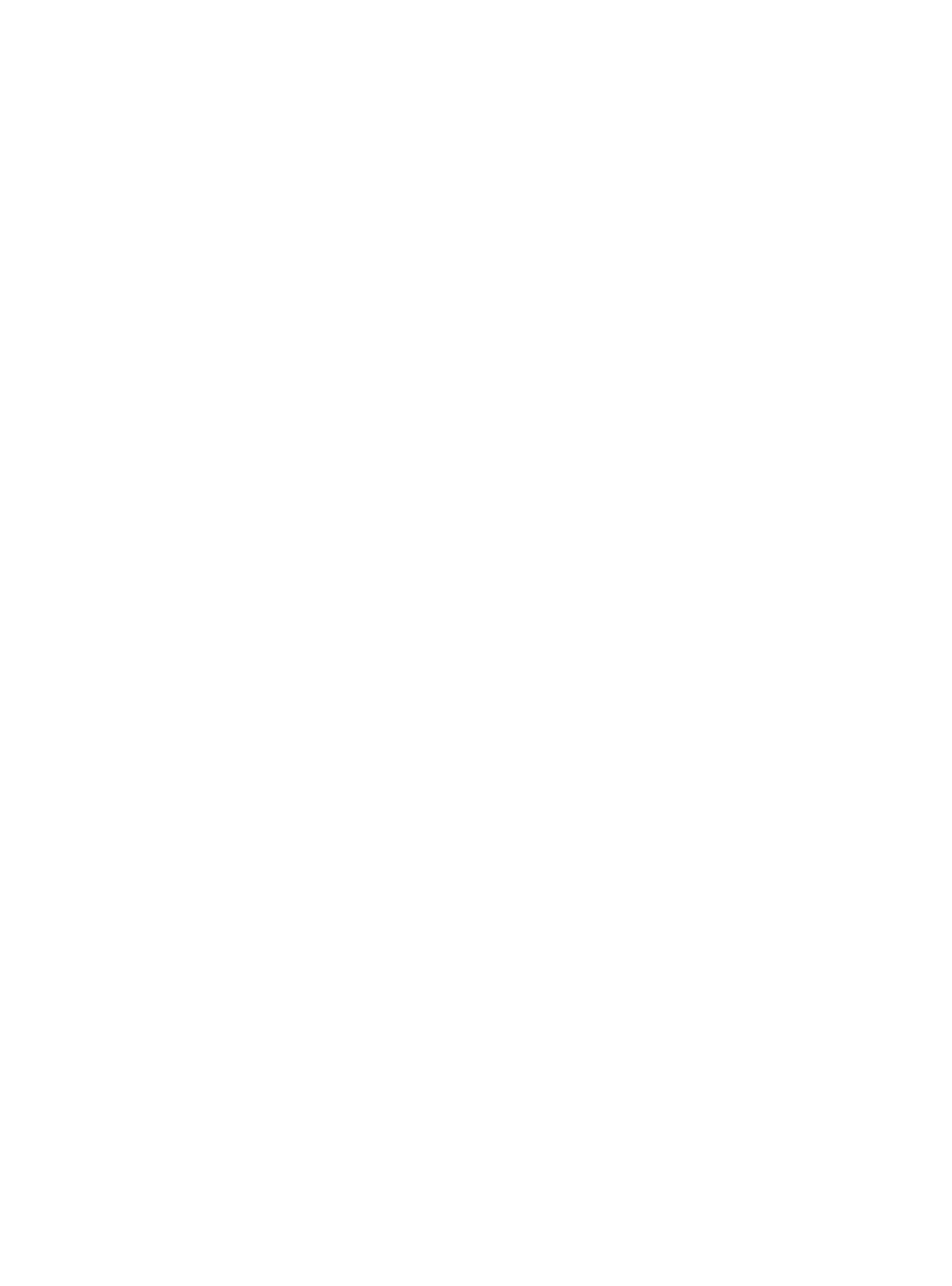## **Contents**

| Your Agreement is made up of |                                                                    | 1              |
|------------------------------|--------------------------------------------------------------------|----------------|
| 2<br>Part A                  |                                                                    |                |
| 1.                           | Services                                                           | $\overline{2}$ |
| 2.                           | <b>Operating Manual</b>                                            | $\overline{2}$ |
| 3.                           | Acceptance of Cards                                                | $\overline{2}$ |
| $\overline{4}$ .             | <b>Processing Limits</b>                                           | 3              |
| 5.                           | Authorisation, Pre-Authorisation and<br><b>Final Authorisation</b> | 4              |
| 6.                           | Purchase with Cashback                                             | 4              |
| 7.                           | Mail/Telephone Transactions and<br>E-Commerce Transactions         | 5              |
| 8.                           | <b>Recurring Transactions</b>                                      | 5              |
| 9.                           | <b>Fallback Procedures</b>                                         | 5              |
|                              | 10. Refunds                                                        | 5              |
|                              | 11. Presentation of Transactions                                   | 6              |
|                              | 12. Promotion of Cards                                             | 6              |
|                              | 13. Use of our Trade Marks                                         | 6              |
|                              | 14. Data Capture Equipment and Software                            | 6              |
|                              | 15. Data Security                                                  | 7              |
|                              | 16. Agents appointed by you                                        | 8              |
|                              | 17. Payment by us                                                  | 8              |
|                              | 18. Sums payable by you                                            | 9              |
|                              | 19. Chargebacks                                                    | 11             |
|                              | 20. Retention of Evidence of Transactions                          | 11             |
|                              | 21. Provision of Information                                       | 12             |
|                              | 22. Indemnity and Cardholder Disputes                              | 12             |

| 23. General Indemnity                                  | 12 |
|--------------------------------------------------------|----|
| 24. Allocation of Risk                                 | 13 |
| 25. Joint and Several Liability                        | 13 |
| 26. Security                                           | 13 |
| 27. Changes to this Agreement                          | 13 |
| 28. Other Agreements                                   | 14 |
| 29. Supplemental Facilities                            | 14 |
| 30. Confidentiality                                    | 14 |
| 31. Termination                                        | 15 |
| 32. Assignment                                         | 16 |
| 33. Force Majeure                                      | 17 |
| 34. Notices                                            | 17 |
| 35. No Third Party Rights                              | 17 |
| 36. General                                            | 17 |
| Part B                                                 | 18 |
| B1- Additional Fees                                    | 18 |
| B2- Mail/Telephone Transactions                        | 19 |
| B <sub>3</sub> - E-Commerce Transactions               | 19 |
| B4- Lloyds Bank Online Payments                        | 20 |
| B5- Polling                                            | 22 |
| B6 - Dynamic Currency Conversion<br>and Multi-Currency | 23 |
|                                                        |    |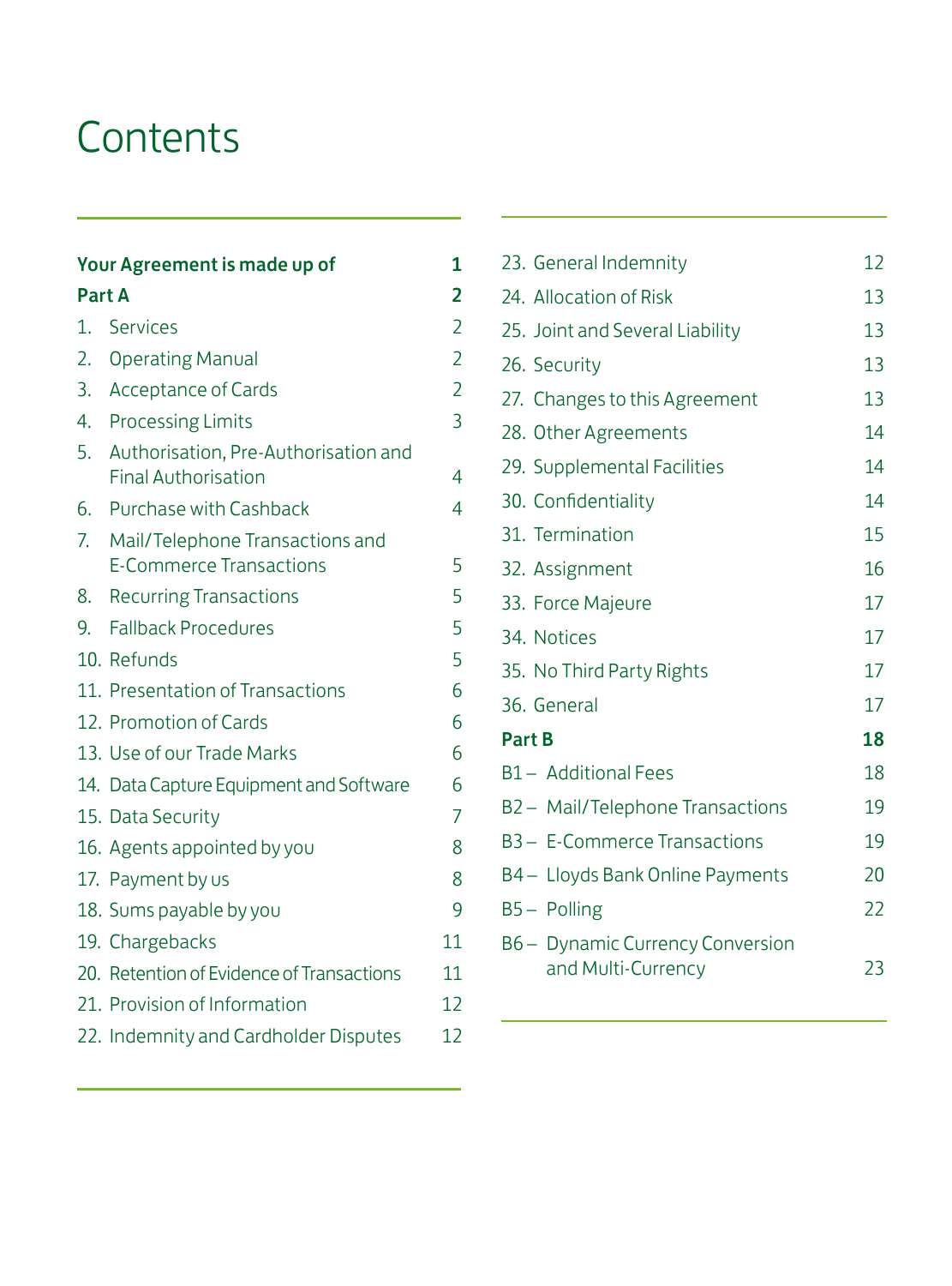## Your Agreement is made up of:

- Your Cardnet Merchant Agreement Parts A and B. Part A includes the core details of the product. Part B provides additional terms if you are undertaking a particular type of transaction or you have taken any additional products. You should read all sections, which are relevant to your business and ask us if there is anything you don't understand.
- Your Merchant Specific Conditions, which are tailored to you.
- Merchant Operating Manual.

If there are any inconsistencies between the Cardnet Merchant Agreement and the Merchant Operating Manual, the Cardnet Merchant Agreement will take priority. If there are any inconsistencies between the Cardnet Merchant Agreement and the Merchant Specific Conditions, the Merchant Specific Conditions will take priority unless stated otherwise in this Cardnet Merchant Agreement.

Where specific meanings are needed for a particular section, we have included them in that section to make it easier for you to read. To help you identify when we are using terms with a special meaning, we start them with a capital letter.

Where we use the phrases "such as", "for example", "including" and other similar phrases, you should read this as not being limited.

| Agreement             | The Cardnet Merchant Agreement, and the Merchant Specific Conditions and the<br>Merchant Operating Manual (together with any other documents the parties agree will<br>also form part of the Agreement), as amended from time to time. |
|-----------------------|----------------------------------------------------------------------------------------------------------------------------------------------------------------------------------------------------------------------------------------|
| Bank, we or us        | Lloyds Bank plc trading as Cardnet® of 25 Gresham Street, London EC2V 7HN.                                                                                                                                                             |
| Merchant, you or your | The business named in the Merchant Specific Conditions.                                                                                                                                                                                |

#### Meaning of the words we use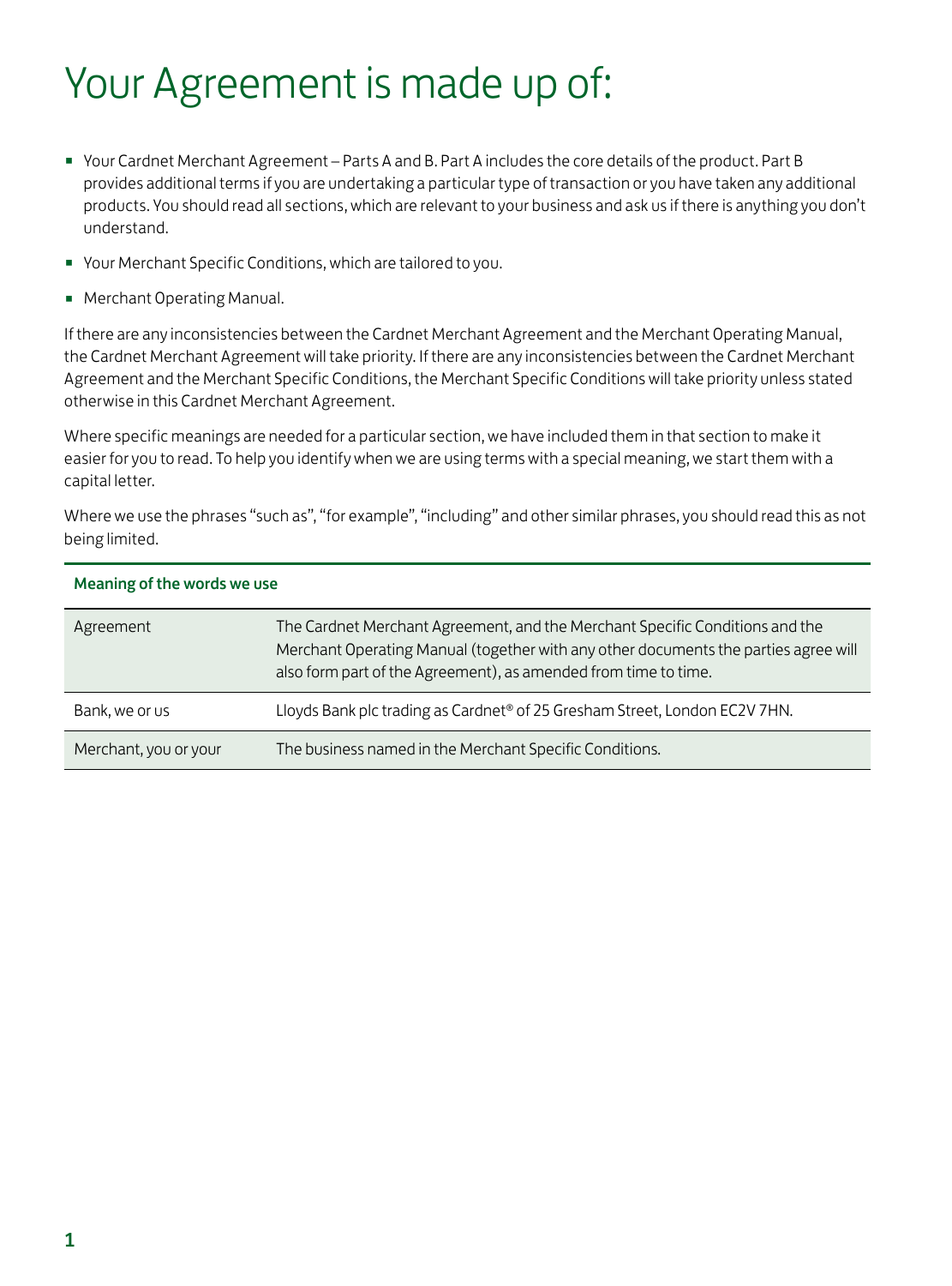## Part A

#### 1. Services

| Meaning of the words we use |                                                                                                                                                                                                                                          |  |
|-----------------------------|------------------------------------------------------------------------------------------------------------------------------------------------------------------------------------------------------------------------------------------|--|
| Card Scheme                 | Mastercard, Maestro, Visa, UnionPay International ("UPI"), Japan Credit Bureau<br>("JCB"), American Express or Discover® Global Network (Discover® and Diners Club<br>International®) schemes or any other scheme notified by us to you. |  |
| Merchant Account            | The record we maintain of your Transactions, fees and charges. Each account you may<br>have will have a merchant identification number ("MID").                                                                                          |  |
| Services                    | The acquisition of Transactions and related services provided by us and any<br>Supplemental Facilities (defined in Clause 29).                                                                                                           |  |

We are a member of the Card Schemes and authorised to provide the Services in accordance with this Agreement. We will maintain a Merchant Account for you so we can provide the Services.

#### 2. Operating Manual

| Meaning of the words we use                |                                                                                        |
|--------------------------------------------|----------------------------------------------------------------------------------------|
| Merchant Operating<br>Manual or the Manual | The information manual available under Help & Support -> Downloads on the Website.     |
| Website                                    | The website and associated services provided by us located at<br>lloydsbankcardnet.com |

- 2.1 The Merchant Operating Manual sets out the processes and procedures which you must follow when accepting and processing Transactions.
- 2.2 It is your responsibility to show us that you have complied with the processes and procedures set out in the Manual.

#### 3. Acceptance of Cards

| Meaning of the words we use     |                                                                                                                                                                                                                                                                                             |  |
|---------------------------------|---------------------------------------------------------------------------------------------------------------------------------------------------------------------------------------------------------------------------------------------------------------------------------------------|--|
| Card                            | Any Mastercard, Maestro, Visa, UnionPay International, JCB, American Express or<br>Discover® Global Network (Discover® and Diners Club International®) card wherever and<br>by whosoever issued, and any other cards notified by us to you.                                                 |  |
| Regulated Card                  | Any Card other than (i) a Card issued by an issuer located outside the EEA or<br>(ii) a Card which is identified to you as a commercial card.                                                                                                                                               |  |
| Cardholder                      | Any individual issued with a Card for his/her use.                                                                                                                                                                                                                                          |  |
| Card Not Present<br>Transaction | A Transaction between you and a Cardholder where neither the Card nor the Cardholder<br>is present at the time of the Transaction. This is often a Mail/Telephone Transaction, or<br>an E-Commerce Transaction for goods or services or where the payment is made using<br>Online Payments. |  |
| Transaction                     | Any transaction carried out between you and a Cardholder using a Card or placing a Card<br>Not Present Transaction.                                                                                                                                                                         |  |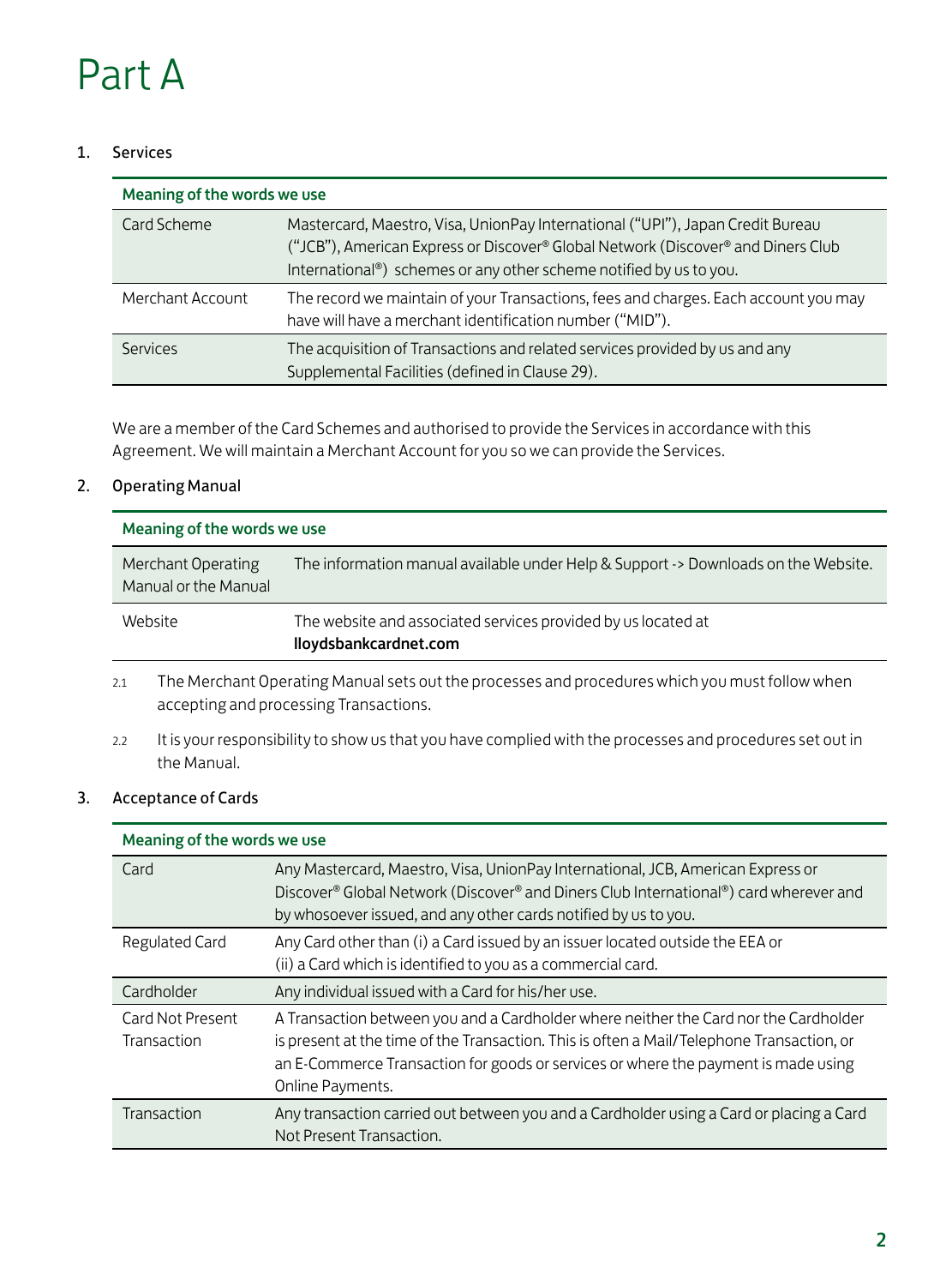| Meaning of the words we use |    |                                                                                                                   |
|-----------------------------|----|-------------------------------------------------------------------------------------------------------------------|
| <b>Transaction Data</b>     |    | Information relating to a Transaction submitted to us for processing.                                             |
| Point of Sale               | a. | for over the counter Transactions, the physical location at which you accept Transactions;                        |
|                             | h. | for Card Not Present Transactions:                                                                                |
|                             |    | the physical location at which you receive Card and Cardholder information for<br>Mail/Telephone Transactions; or |
|                             |    | for E-Commerce Transactions, your (or your agent's) domain name host website.<br>ii.                              |

- 3.1 You can choose which Cards to accept but if you choose to accept a Regulated Card type, you need to accept all Regulated Cards of this type regardless of who has issued the Card. For example, if you accept a Visa debit card, you must accept all Visa debit cards.
- 3.2 All Transactions accepted by you should be in Sterling unless we have agreed in writing with you that payment in other currencies may be accepted. If we have agreed this with you, the additional terms in Part B6 will apply to you.
- 3.3 You must show that the Card was present for each Transaction in accordance with the procedures set out in the Merchant Operating Manual (except for Card Not Present Transactions).
- 3.4 You may only impose a fee/surcharge on the price for goods or services being purchased by a Card if:
	- the Card is not a Regulated Card; and
	- the fee/surcharge is for an amount no higher than the actual cost to you of accepting the Transaction.

For the UPI and JCB Card Schemes only, any additional charge must be the same for each Card type.

- 3.5 You must not:
	- 3.5.1 accept any Transaction which is in dispute, or has not been undertaken in good faith between you and the Cardholder. You also must not submit for processing any Transaction Data on such a Transaction;
	- 3.5.2 accept any Transaction where the Point of Sale is outside the United Kingdom unless we have agreed to this. You also must not submit for processing any Transaction Data on such a Transaction;
	- 3.5.3 accept any prepayment or deposit using a Card without our approval;
	- 3.5.4 accept any Transaction using a Card issued in your name or on your account. You must also not accept Transactions using Cards issued in the name of partners, officers or employees of your company, or any member of the immediate family or household. We may give permission for these Transactions in some circumstances but it is important that you ask for our approval before proceeding; or
	- 3.5.5 accept any Transactions which fall outside of the description of your business specified in Part 2 of the Merchant Specific Conditions without our written approval.

#### 4. Processing Limits

#### Meaning of the words we use

Settlement The payment of amounts to be paid by us to you or by you to us.

We may impose a limit on the total value of Transactions we will process for you over a period of time. Part 2 of the Merchant Specific Conditions indicates the total value of Transactions that you expect we will process in the first 12 months of this Agreement. We will review this limit and where we identify a need to amend the limit, we will do so. You can ask us to increase this limit. If you do this, we may ask you to provide suitable security under clause 26. You will also need to provide us reasonable notice that your total value of Transactions is reaching the limit. If you exceed an established limit, processing may be suspended and we may retain Settlement funds until a new limit is agreed, or we may amend the charges and fees payable by you under this Agreement.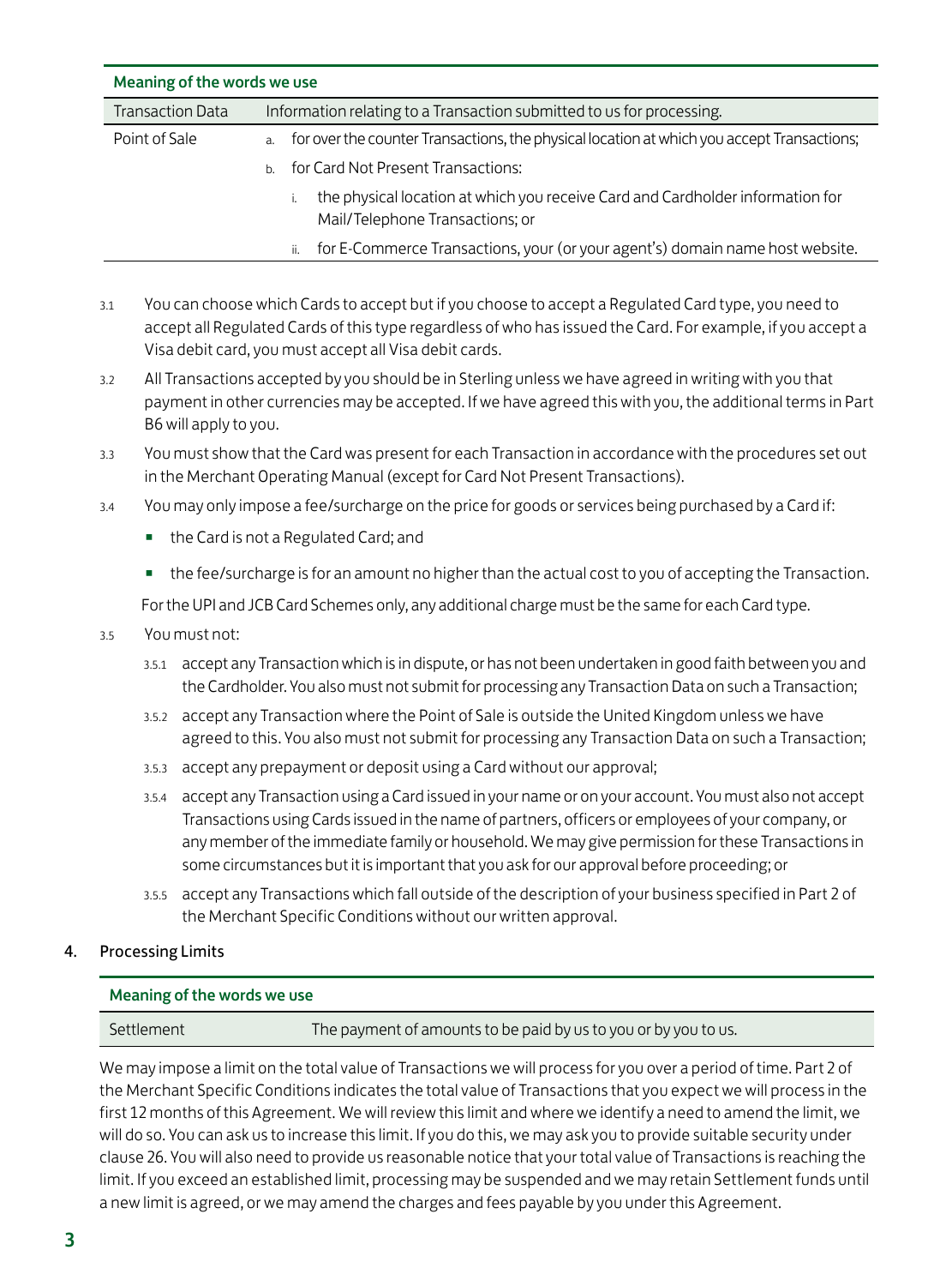#### 5. Authorisation, Pre-Authorisation and Final Authorisation

| <b>INCALING OF THE WORLD WE USE</b> |                                                                                                                                                                                                                                                                                                                                     |  |
|-------------------------------------|-------------------------------------------------------------------------------------------------------------------------------------------------------------------------------------------------------------------------------------------------------------------------------------------------------------------------------------|--|
| Authorisation                       | Either (i) confirmation from the Card Issuer that the Cardholder has enough funds<br>and the Cardholder's Card has not, at the time Authorisation is requested, been<br>reported lost or stolen; or (ii) the authorisation of a Refund to a Cardholder.                                                                             |  |
| Pre-Authorisation                   | Where the exact amount of a future Transaction is unknown, confirmation by the<br>Card Issuer that the Cardholder has funds, that the Cardholder's Card has not, at<br>the time of the Pre-Authorisation been reported lost or stolen and that an agreed<br>amount may be reserved on the Card for the purposes of the Transaction. |  |
| Final Authorisation                 | Confirmation by the Card Issuer that the Cardholder has enough funds in respect<br>of the relevant Pre-Authorised Transaction where the full amount is now known<br>and the Cardholder's Card has not, at the time Final Authorisation is requested,<br>been reported lost or stolen.                                               |  |

### Meaning of the words we use

- 5.1 You must usually obtain Authorisation for each Transaction, but where the exact amount of the Transaction is unknown (e.g. upon check in at a hotel where there may be additional extras charged upon check out) and subject to clause 5.4, you may obtain Pre-Authorisation provided that the Cardholder has agreed the exact amount to be reserved on the Card.
- 5.2 If Authorisation is refused, the Transaction must not proceed and you must not ask for Authorisation for a different amount. If Pre-Authorisation and/or Final Authorisation is refused, you must not proceed with any Transaction and you must not seek Pre-Authorisation and/or Final Authorisation for any different amount. NOTE: even if you do get Authorisation or Final Authorisation, this is not a guarantee of payment from us, for example, the Transaction may be subject to a Chargeback.
- 5.3 If you fail to process a Transaction in accordance with the terms of this Agreement and the Merchant Operating Manual and/or a Cardholder denies having authorised or participated in such Transaction, we may at our discretion withhold or return Transactions as unpaid.
- 5.4 You must not offer or undertake Pre-Authorisation and/or Final Authorisation unless we have agreed this in writing. Where we have agreed for you to offer or undertake Pre-Authorisation and/or Final Authorisation, you must comply with the process set out in the Merchant Operating Manual.

#### 6. Purchase with Cashback

| Meaning of the words we use     |                                                                                                                 |  |
|---------------------------------|-----------------------------------------------------------------------------------------------------------------|--|
| Purchase with Cashback          | A Transaction where a Cardholder receives cash as well as goods or services where<br>available under the Rules. |  |
| Purchase with<br>Cashback Limit | The maximum amount of cash you can choose to offer a Cardholder by way of<br>Purchase with Cashback.            |  |
| Rules                           | The rules and operating instructions of each particular Card Scheme, which may<br>be updated from time to time. |  |

- 6.1 You must not offer Purchase with Cashback unless we have agreed this in writing and we have specified a Purchase with Cashback Limit.
- 6.2 Purchase with Cashback can only be offered where the Card is a debit card. It must not be offered in Transactions using credit cards. The cash dispensed must not exceed the Purchase with Cashback Limit. You can find out in the Manual more information on credit and debit cards.
- 6.3 Authorisation must be sought on all Transactions with Purchase with Cashback. Cash must not be given if Fallback procedures have to be used (as referenced in clause 9).
- 6.4 Any Transaction disputed by the Cardholder which includes Purchase with Cashback may be subject to the Chargeback rights set out in clause 19.  $\overline{a}$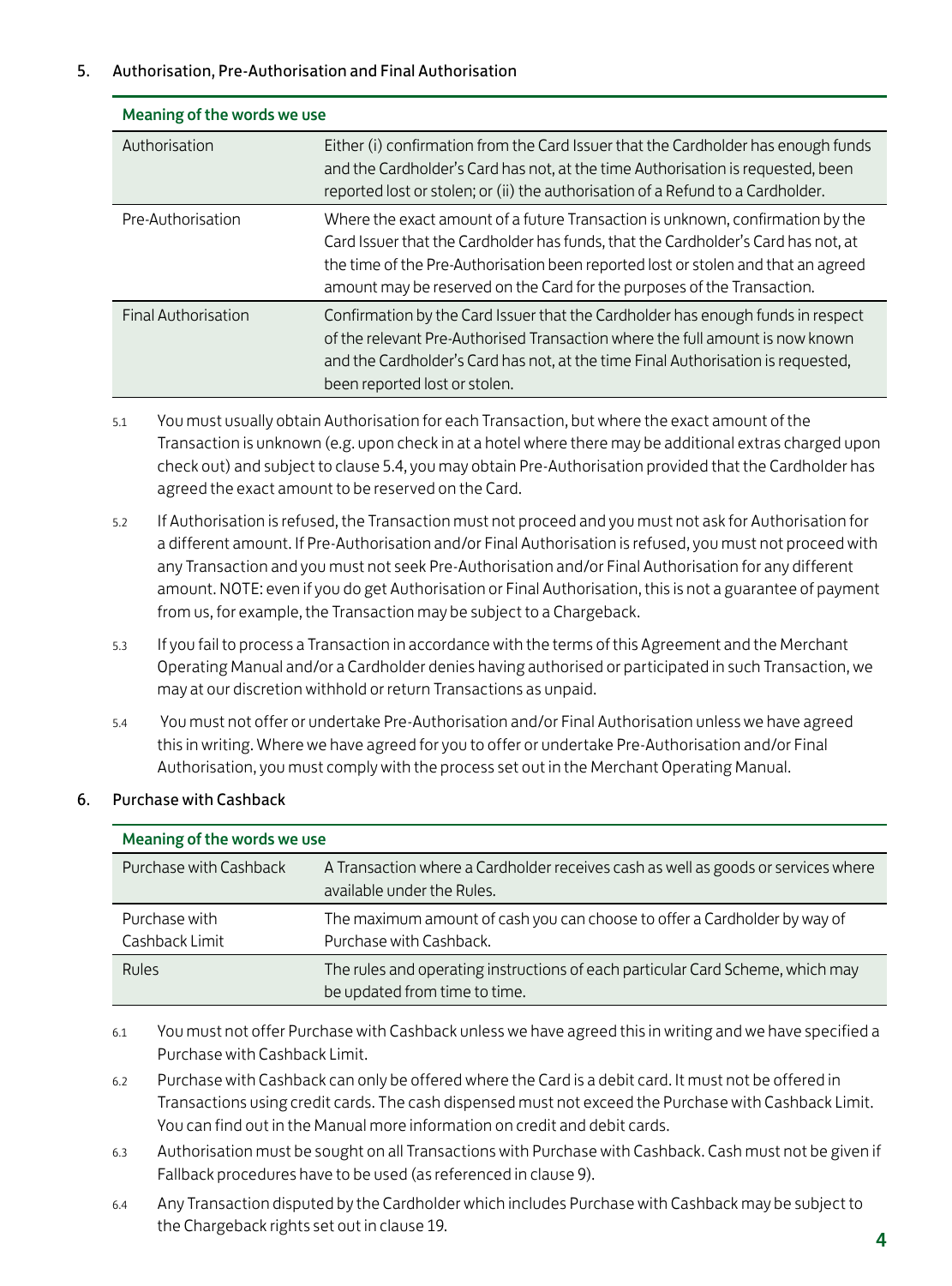#### 7. Mail/Telephone Transactions and E-Commerce Transactions

| E-Commerce Transactions        | A Card Not Present Transaction carried out over the internet via a fixed or mobile<br>device in which Card details are transmitted by the Cardholder to you via the<br>Internet, or any other public or private network. |
|--------------------------------|--------------------------------------------------------------------------------------------------------------------------------------------------------------------------------------------------------------------------|
| Mail/Telephone<br>Transactions | A Card Not Present Transaction in which Card details are provided to you via mail<br>or telephone.                                                                                                                       |

#### 7.1 You must not accept Card Not Present Transactions unless we have agreed this in writing. Parts B2 and B3 will also apply to such Transactions processed by us for you.

- 7.2 Card Not Present Transactions accepted by you may be subject to Chargeback rights set out in clause 19.
- 7.3 We may notify you that we immediately withdraw our permission to accept or process Card Not Present Transactions if we judge that there are unacceptable levels of Cardholder disputes resulting from:
	- Mail/Telephone Transactions and/or
	- E-Commerce Transactions which you have accepted and/or
	- any other Transactions which you have accepted and subsequently turn out to be fraudulent.

#### 8. Recurring Transactions

#### Meaning of the words we use

Meaning of the words we use

| <b>Recurring Transactions</b> | A Transaction which a Cardholder has agreed can be debited to their Card at       |
|-------------------------------|-----------------------------------------------------------------------------------|
|                               | agreed intervals or on agreed dates. The Transaction can be for a specific amount |
|                               | or for an amount due to you for the on-going provision of services or goods.      |
|                               |                                                                                   |

8.1 You must not accept Recurring Transactions unless we have agreed this in writing. If we agree, then for each Recurring Transaction, you are required to obtain the Cardholder's prior agreement in writing for the goods or services to be charged to their Card and you will be responsible for verifying the identity of the Cardholder and the relevant Card. If you offer free trial periods, there are specific Card Scheme requirements. Please contact us if this applies to you.

#### 9. Fallback Procedures

| Meaning of the words we use |                                                                     |  |
|-----------------------------|---------------------------------------------------------------------|--|
| Fallback                    | A procedure where you can manually process a Transaction and obtain |  |
|                             | Authorisation where the initial process fails.                      |  |

You must comply with our Fallback procedures. You can find details of these in the Merchant Operating Manual.

#### 10. Refunds

#### Meaning of the words we use

| Refund   | The return of funds to a Cardholder of an earlier Transaction between you and the<br>Cardholder.        |
|----------|---------------------------------------------------------------------------------------------------------|
| Terminal | An electronic data capture device approved by us for the capture and submission<br>of Transaction Data. |

10.1 Any Refund for an earlier Transaction must be made on the same Card as the original Transaction and must not be made in cash. A Refund may be in full or part payment of the original Transaction.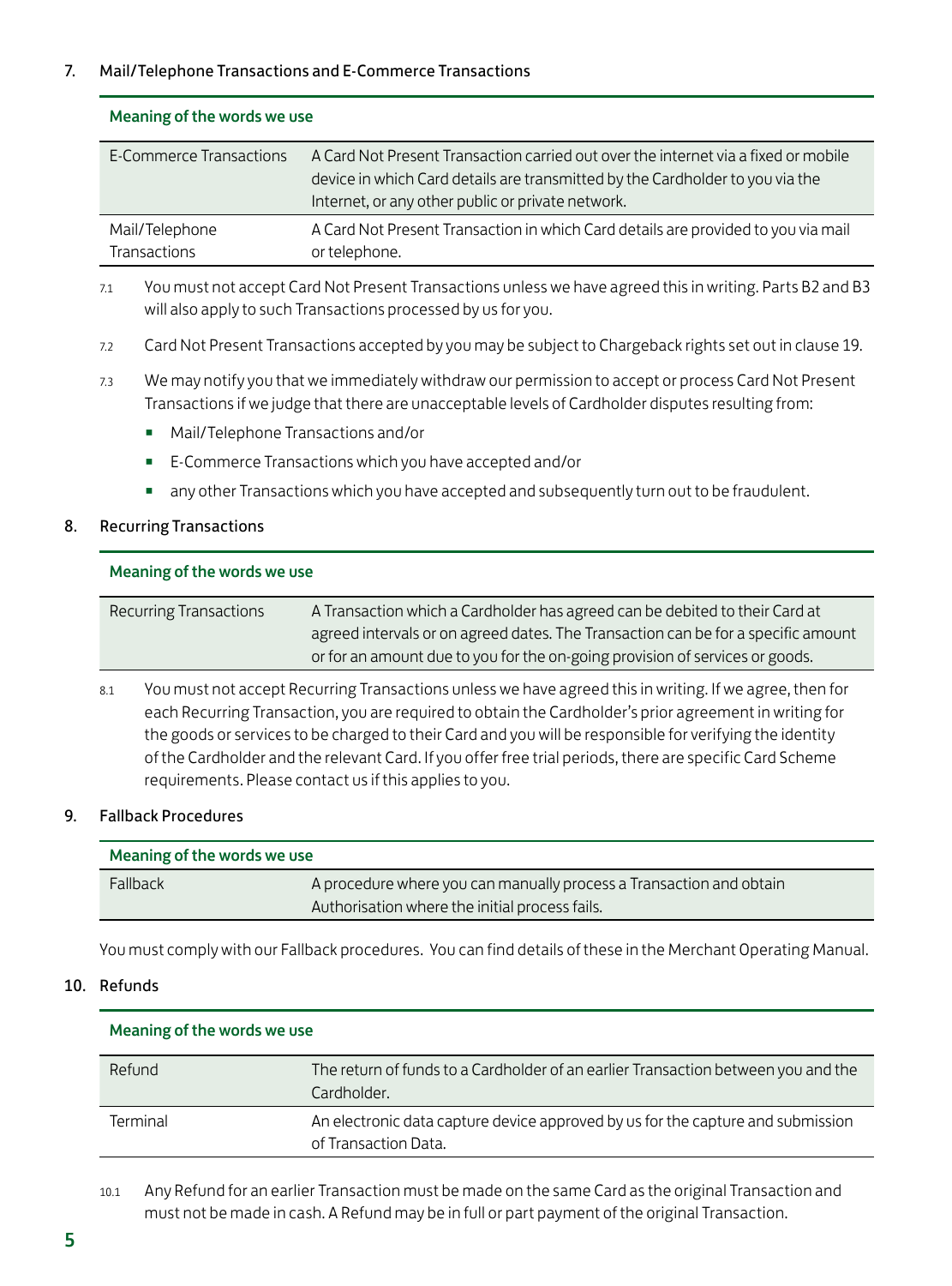- 10.2 If you agree to make a Refund, you must process it in accordance with the operating instructions for the Terminal. If there are no Terminal instructions for processing a Refund, you must process it in line with the Merchant Operating Manual.
- 10.3 You must not under any circumstances accept money from a Cardholder for the purpose of processing a Refund.

#### 11. Presentation of Transactions

- 11.1 All Transaction Data must be submitted in line with the requirements and procedures set out in the Merchant Operating Manual. This will include the timing and format of such data. You are responsible for ensuring that the Transaction Data is correct and complete when sending it to us.
- 11.2 In presenting or submitting Transaction Data to us, you confirm that:
	- 11.2.1 all statements and facts contained in the Transaction Data are correct and complete to the best of your knowledge; and
	- 11.2.2 you have supplied (or, for a prepayment or deposit, have agreed to supply) the goods and/or services to which the Transaction Data relates and to the value stated in the Transaction Data; and
	- 11.2.3 you haven't split a Transaction into 2 or more Transactions.

#### 12. Promotion of Cards

- 12.1 You will, at all times, prominently display materials promoting Cards as we may supply to you and clearly show what Cards you do and don't accept. This will be either at your Point of Sale, in any catalogue or promotional material you produce and where applicable, in your shop window or front.
- 12.2 You can't use or display any other material relating to any Card without our consent.

#### 13. Use of our Trade Marks

You can't use our name or logo unless we have previously agreed to this in writing.

#### 14. Data Capture Equipment and Software

#### Meaning of the words we use

| Data Capture Equipment | Any device (such as a Terminal) or software solution used at the Point of Sale to |
|------------------------|-----------------------------------------------------------------------------------|
| and Software           | capture and/or submit Transaction Data to us.                                     |

- 14.1 You must not use any Data Capture Equipment and Software unless we have agreed to this in writing. You must request our agreement to make changes to approved Data Capture Equipment & Software before submitting any Transaction Data to us.
- 14.2 If you are provided with a card (or code) for staff training or changing the functionality of any Terminal or for authorisation of a Refund, you must ensure the use of the card or code is restricted to appropriately authorised staff. You are responsible for the safekeeping and for any misuse of the card or code.
- 14.3 If we allow you to use Data Capture Equipment and Software, you are responsible for the security, safekeeping and maintenance of it to submit Transactions to us. You must ensure that the ongoing security and maintenance measures you take (or your Agents take for you) meet our requirements. You will need to prove to our reasonable satisfaction that you and your Agents have complied with our requirements.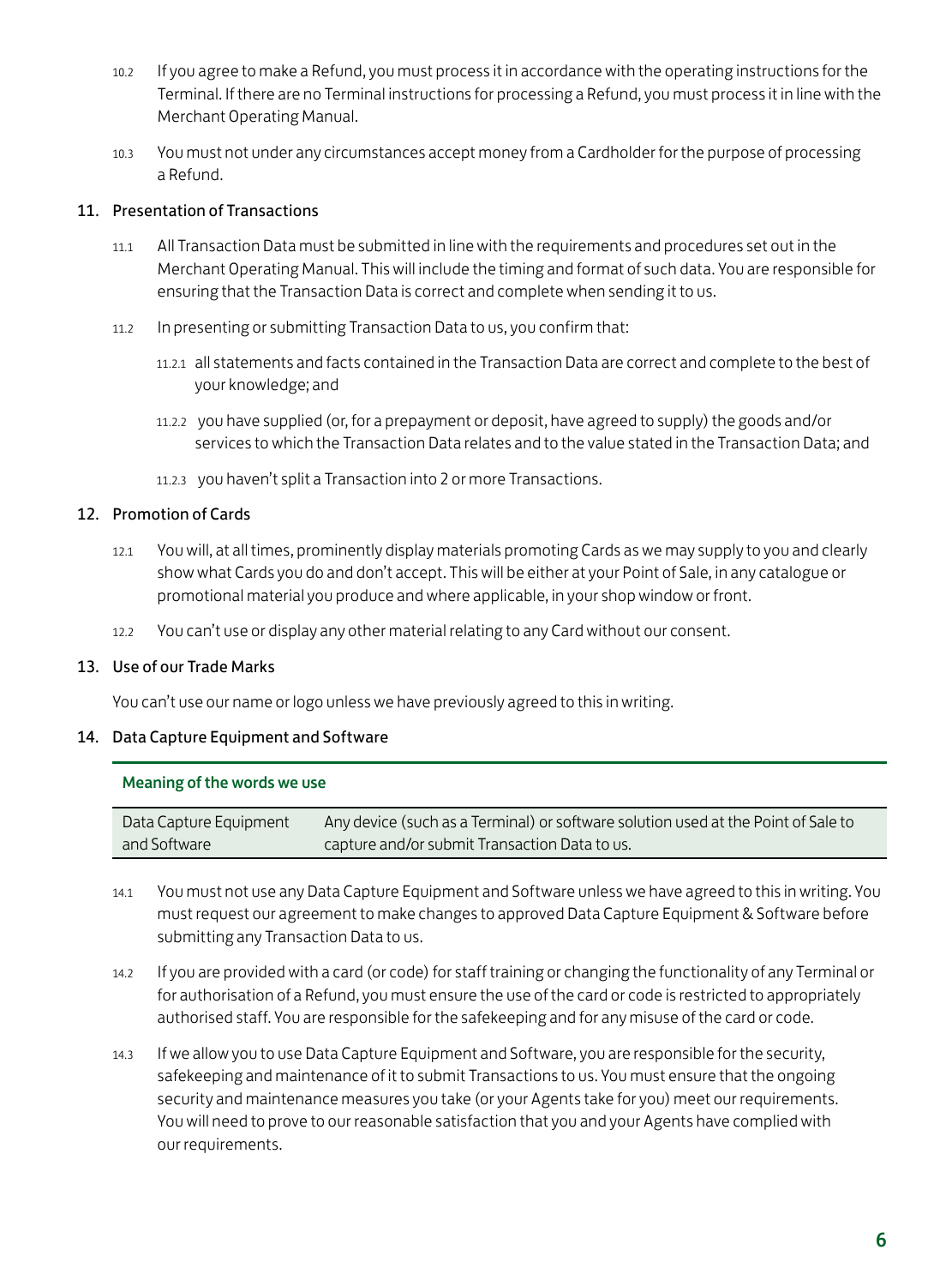- 14.4 You must allow us (or anyone acting on our behalf) to have access to your and your Agents' Data Capture Equipment and Software (either physically or electronically, as appropriate) to enable us to identify whether the Data Capture Equipment and Software complies with our requirements. You must allow this at any time, although we will give you reasonable notice.
- 14.5 If we feel any agreed Data Capture Equipment and Software no longer meets our security standards in respect of Cardholder data or Transaction Data, we may require you to replace it.

#### 15. Data Security

| Meaning of the words we use              |                                                                                                                                                              |  |
|------------------------------------------|--------------------------------------------------------------------------------------------------------------------------------------------------------------|--|
| Agent                                    | Any person or company acting on behalf of us or you.                                                                                                         |  |
| Data Security Event                      | Any event where Cardholder data or Transaction Data (including any Card data or<br>personal data) is stolen, misused or disclosed to an unauthorised person. |  |
| Merchant Identification<br>Number or MID | The 15 digit unique number that is given to each of your business units to identify<br>them.                                                                 |  |
| Payment Service Provider<br>(PSP)        | Any person authorised to provide a payment service.                                                                                                          |  |
| PCI DSS                                  | The Payment Card Industry Data Security Standards as developed and maintained<br>by the PCI SSC.                                                             |  |
| PCI SSC                                  | The PCI Security Standards Council or any successor body.                                                                                                    |  |

15.1 You must, at all times, comply with the data security policies and procedures set out in the Merchant Operating Manual, including the requirement to comply with PCI DSS at all times and to validate compliance on an annual basis.

15.2 You and your Agents will comply, at all times, with our security requirements for Cardholder data or Transaction Data. If we ask, you will need to provide us with copies of any PCI SSC documentation received or completed by you or your Agents. By doing so, you:

- a. authorise us to send such PCI SSC documentation to a PCI SSC assessor for evaluation; and
- b. agree that you will take all steps identified by the PCI SSC assessor as necessary or as instructed by us to ensure you and your Agents are PCI SSC compliant.
- 15.3 You will, if we ask, promptly confirm in writing that you and all third parties that store, transmit or process Transactions on your behalf are fully compliant with the requirements referred to in this Clause and will, if we request, promptly provide evidence of such compliance. You will ensure that a Data Security Event does not occur.
- 15.4 If a Data Security Event occurs or if you suspect that a Data Security Event has occurred, you will notify us in writing immediately providing the following details:
	- a. your full name, trading name (if any) and the Merchant Identification Numbers alleged to have been breached;
	- b. a full description of the actual or suspected Data Security Event;
	- c. details of the number of Cardholders affected by the actual or suspected Data Security Event; and
	- d. a copy of all correspondence between you and any Card Issuer or Cardholder concerning the actual or suspected Data Security Event.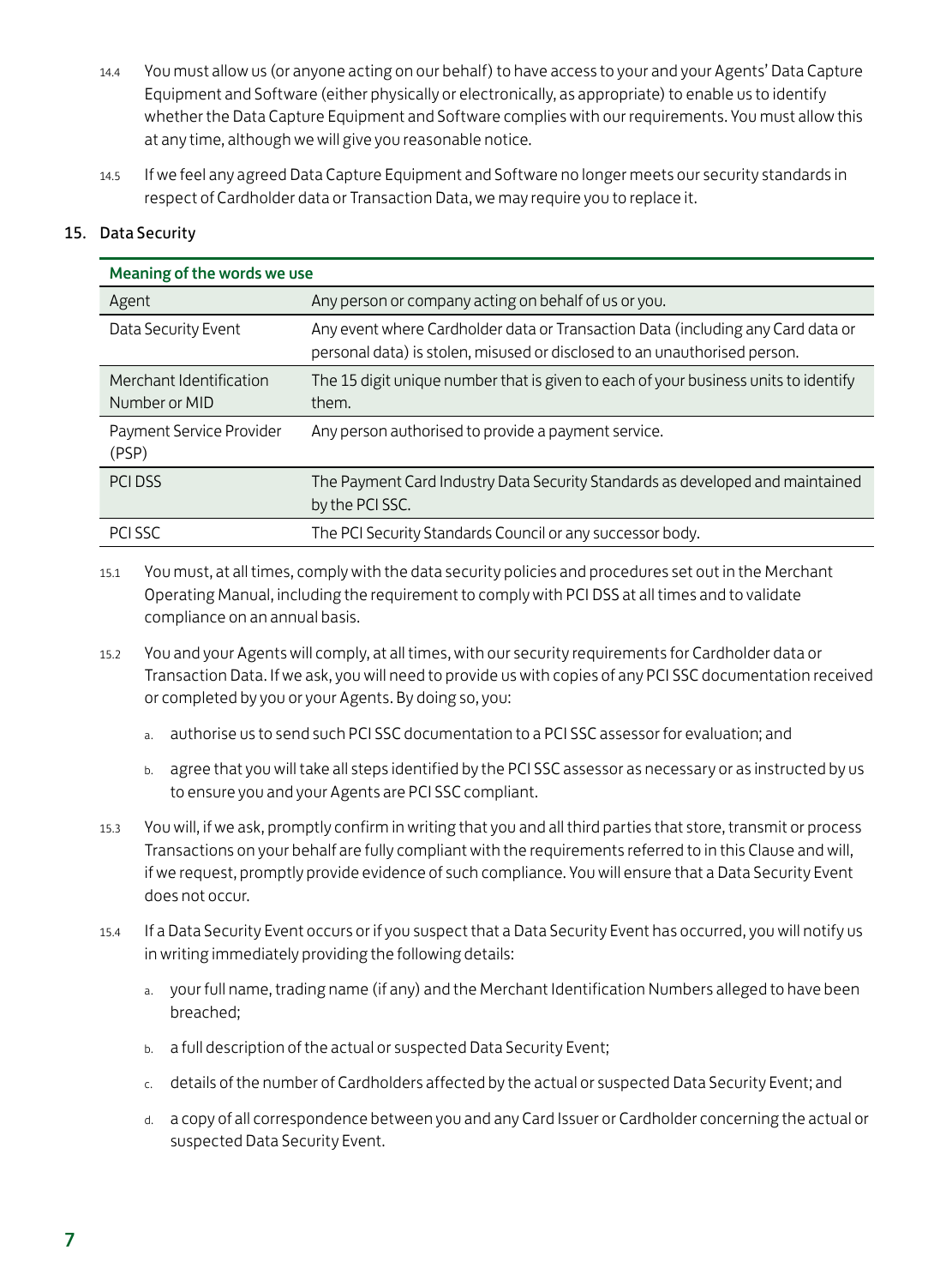- 15.5 You will provide us immediately with any additional information which we need in connection with the actual or suspected Data Security Event.
- 15.6 You must obtain our consent prior to incurring any expenses of any type for which we may be responsible in remedying a Data Security Event (we will give our consent unless there is a good reason not to).
- 15.7 You will indemnify us for any and all claims, proceedings, actions, complaints, fines, losses, liabilities, penalties or demands from third parties (including Cardholders, Card Schemes, Payment Service Providers or the PCI SSC) and any losses, damages, costs or expenses directly or indirectly arising out of or in connection with any Data Security Event.

#### 16. Agents appointed by you

| Meaning of the words we use |                     |                                                                                                                                                                       |
|-----------------------------|---------------------|-----------------------------------------------------------------------------------------------------------------------------------------------------------------------|
|                             | <b>Business Day</b> | A day which is not a Saturday, Sunday or public holiday in England and we are open<br>for business.                                                                   |
| 16.1                        |                     | You will give us twenty Business Days' notice of your intention to appoint (or remove) an Agent<br>responsible for processing or storing Transactions on your behalf. |

- 16.2 You will not appoint any Agent (including a PSP, a webhost or any other person appointed to process or store any Transactions on your behalf or to provide a related service) without our prior approval. All Transaction Data submitted by your Agents must comply with the requirements of this Agreement.
- 16.3 You will be liable for anything done (or not done) by any Agent appointed by you and you will indemnify us for any and all claims, costs, losses, expenses and liabilities, which we may suffer or incur as a result, direct or indirect, of anything done (or not done) by the Agent.
- 16.4 You will ensure that we, the PCI SSC assessor and each of their representatives and/or advisors:
	- a. have access during your normal working hours (being no less than 9.00 a.m. to 5.00 p.m. on Monday to Friday each week) to all information relating to the Agent's processing or storage of any Transactions submitted to us; and
	- b. can carry out any necessary checks (at the Agent's premises) under the Rules and/or the PCI SSC's requirements.

#### 17. Payment by us

| Meaning of the words we use  |                                                                                                                                                                                                                                                                                       |  |
|------------------------------|---------------------------------------------------------------------------------------------------------------------------------------------------------------------------------------------------------------------------------------------------------------------------------------|--|
| <b>Faster Payment Scheme</b> | The payment scheme that can be used as a means of carrying out Faster<br>Settlement.                                                                                                                                                                                                  |  |
| <b>Faster Settlement</b>     | Settlement of the payment amount by us to you by the end of the next Business<br>Day following the Business Day on which the Transaction Data is received from<br>your Terminal, or from your Polling Bureau (for example, from a Payment Service<br>Provider acting on your behalf). |  |
| PCI DSS Portal               | The web-based portal provided by us for the purpose of facilitating and/or<br>certifying your PCI DSS compliance.                                                                                                                                                                     |  |
|                              |                                                                                                                                                                                                                                                                                       |  |

17.1 Subject to Clauses 17.2 and 26.2, we will (for all Transaction Data submitted to us in accordance with this Agreement) pay you all sums due as recorded in the Transaction Data (less the amount of any Refunds or any sums payable by you pursuant to Clause 18) by crediting your nominated bank account.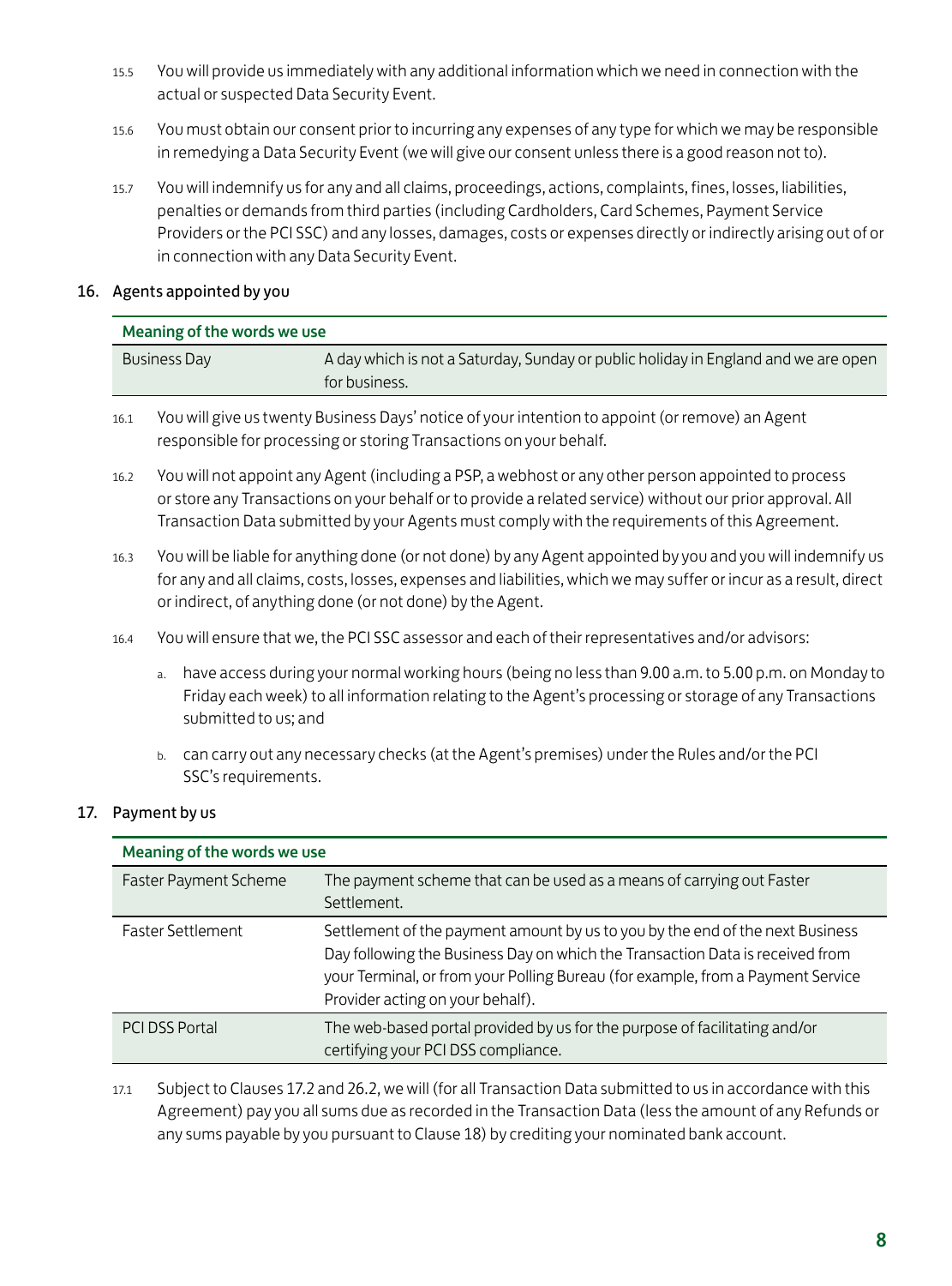- 17.2 There may be occasions where we may withhold payment if in good faith we suspect that:
	- 17.2.1 any Transaction is fraudulent or involves any other criminal activity;
	- 17.2.2 any Transaction was not in the ordinary course of your declared business;
	- 17.2.3 the number or size of Transactions is significantly greater than expected; or
	- 17.2.4 any of the events referred to in Clause 31.3.2 has happened (whether or not we have terminated this Agreement). Payments may be retained until we are satisfied that;
		- a. the relevant transactions are legitimate;
		- b. the relevant transactions are no longer liable to be the subject of a Chargeback; and
		- c. your obligations to us have been satisfied in full.
- 17.3 You must tell us about any changes to your bank account details at least 10 days before the settlement day otherwise Settlement may be rejected and payment delayed.
- 17.4 Subject to Clauses 17.2 and 26.2 and unless otherwise agreed, we will normally pay the sums referred to in Clause 17.1 within five Business Days of receipt of the relevant Transaction Data from you. If you opt to use the Faster Settlement method of payment, the following terms and conditions shall apply:
	- 17.4.1 Faster Settlement is available only for Transactions carried out at your outlets in the United Kingdom and in Sterling;
	- 17.4.2 Faster Settlement is not available for daily payment of amounts over £99,999 or if your bank is not a member of the Faster Payments Scheme; and
	- 17.4.3 A fee is payable for this service as shown in Part 8 of the Merchant Specific Conditions.

#### 18. Sums payable by you

- 18.1 You will need to pay us:
	- 18.1.1 all charges in Part 6 and Part 7 of the Merchant Specific Conditions;
	- 18.1.2 all fees in Part 8 of the Merchant Specific Conditions;
	- 18.1.3 any additional fees set out in Part B1;
	- 18.1.4 the amount of any Refunds issued (if not already deducted from sums paid by us to you);
	- 18.1.5 the full amount of any overpayments made by us, however caused;
	- 18.1.6 the full amount of any Chargeback;
	- 18.1.7 any payments made by us in respect of invalid Transaction Data;
	- 18.1.8 any fees, fines or other charges payable by us or our Agents to a Card Scheme or any other person:
		- a. in connection with this Agreement; or
		- b. as a result of the ratio of your Chargeback to Transactions exceeding the industry average (as determined by the Card Schemes from time to time);
	- 18.1.9 our reasonable costs (including management time) of managing your account if you are in breach of this Agreement, or if your activities cause us to carry out any investigation, or if you request our help in connection with your account;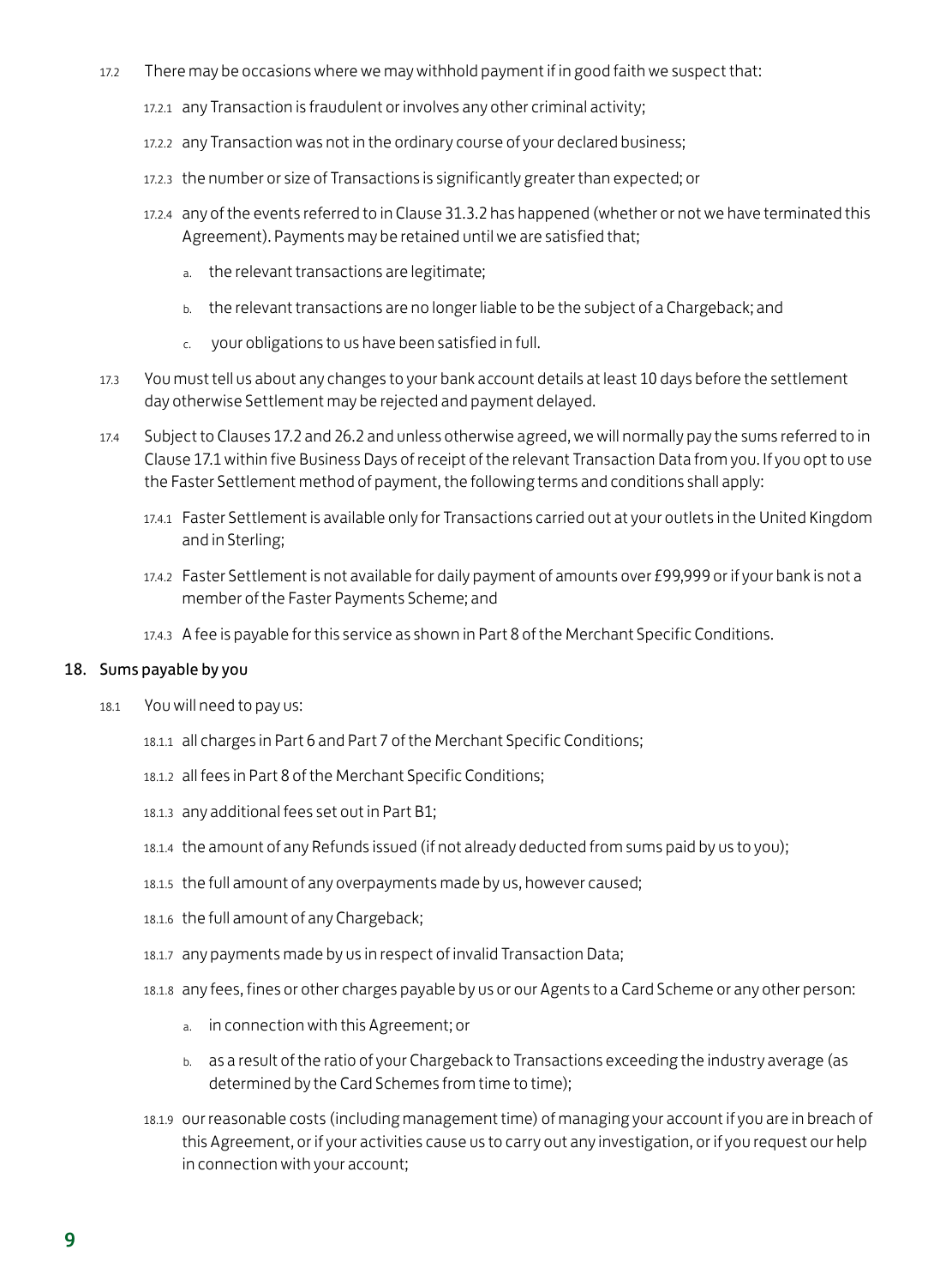- 18.1.10 if you opt to validate your compliance with PCI DSS using Cardnet's assisted online reporting a monthly management fee as set out in the Merchant Specific Conditions (the "PCI DSS Management Fee"), will be applied three months after receipt by you of a letter from us providing the initial password for access to the PCI DSS Portal. For the avoidance of doubt, if you validate your compliance with PCI DSS by completing a self-assessment questionnaire (SAQ) via the PCI SSC website (www.pcisecuritystandards.org) or through another third party provider, the PCI DSS Management Fee will not be payable, provided you upload your compliant SAQ or third party certificate to the PCI DSS Portal within three months of receipt by you of a letter from us providing the initial password for access to the PCI DSS Portal;
- 18.1.11 a monthly non- compliance charge as set out in the Merchant Specific Conditions (the "PCI DSS Non Compliance Charge") if (i) we determine that you have failed to complete the annual PCI DSS validation process and uploaded its compliant SAQ or third party certificate to the PCI DSS Portal within three months of receipt by you of a letter from us providing the initial password for access to the PCI DSS Portal, or (ii) you have failed to complete the annual PCI DSS validation process to indicate that your compliance has been renewed within 3 months of the relevant renewal date. For the avoidance of doubt, the PCI DSS Non Compliance Charge will be payable instead of the PCI DSS Management Fee. The PCI DSS Non Compliance Charge will be payable by the Merchant for each month that it is non-compliant and until such time as you have validated your compliance by uploading your compliant SAQ or third party certificate to the PCI DSS Portal and completed the annual PCI DSS validation process.
- 18.2 We can change the fees and charges in this Agreement by giving you at least 2 months' written notice. If you don't agree to such a change, please see clause 27.3 on how to notify us otherwise, the changes will be deemed to have been accepted.
- 18.3 Unless otherwise stated, payments which you have to make under this Agreement are exclusive of VAT and any other relevant taxes. Therefore, in addition to paying these sums, you will be responsible for paying VAT as applicable and any other relevant taxes.
- 18.4 We keep a record of what you owe to us and what we owe to you. We will provide a statement with this information, or make it available to you at least once a month. This will show the amount owed by you to us. You should check your statement on receipt and notify us within 60 days of any errors in it.
- 18.5 You will complete and sign a Direct Debit mandate authorising your bank to pay requests for payment of sums due under this Agreement. If you intend to change your bank account, you must provide (at least twenty Business Days before you remove the existing mandate) the new bank with a Direct Debit mandate in favour of us.
- 18.6 Once your application for Services has been accepted, we will send you details of free management information tools which enable you to view a breakdown of your charges and fees for the Services:
	- We will send you details of how to access the web-based service called "Business Track" (the service known as "ClientLine"), "RAM" or "Merchant Portal".
	- Business Track and Merchant Portal have their own terms and conditions which can be found at lloydsbankcardnet.com/terms and form part of this Agreement.

ClientLine, RAM and Merchant Portal let you access historical transaction data, helping you to analyse card activity going through your business. Using these tools, you can view a breakdown of the total cost (known as the merchant service charge) and separately the amount of the interchange fee for each individual transaction. Please visit lloydsbankcardnet.com/additional-services/reporting for more information on ClientLine, RAM and Merchant Portal and guidance on how to access this data.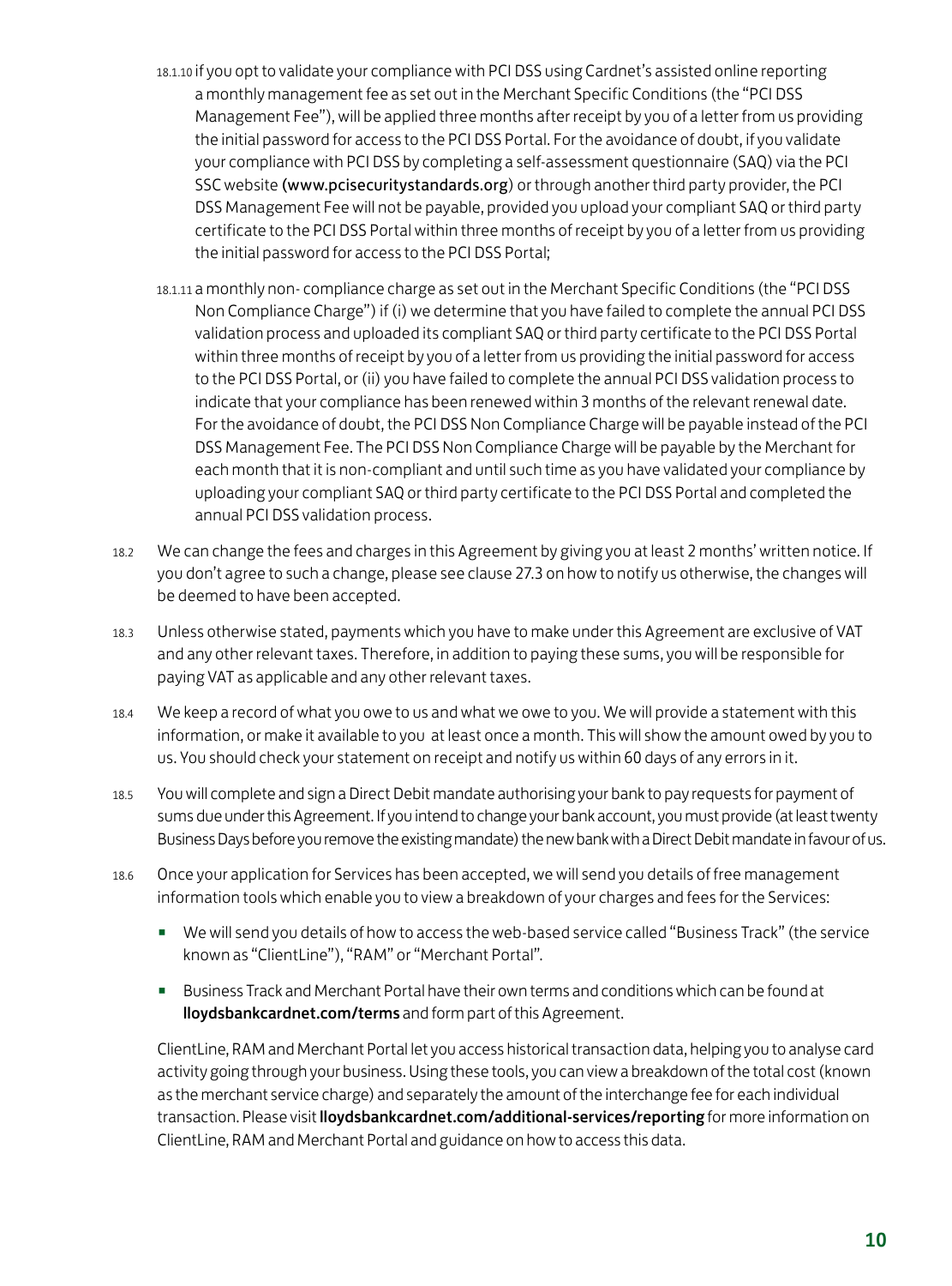#### 19. Chargebacks

| Card Issuer           | An organisation which is a member of a Card Scheme and issues Cards to<br>Cardholders.                  |
|-----------------------|---------------------------------------------------------------------------------------------------------|
| Chargeback or Dispute | A Transaction that is disputed by a Cardholder or Card Issuer and is returned to us<br>under the Rules. |

#### Meaning of the words we use

19.1 A summary of Chargeback rights is set out in the Merchant Operating Manual. If a Card Issuer exercises its right not to settle or to undertake a Chargeback, we will be entitled to Chargeback the Transaction immediately, and without notice, and you will allow us to debit your nominated bank account (or your Merchant Account), or to recover from you by any other means, the amount paid by us to you in respect of that Transaction. Our Chargeback rights are not affected by any arrangement between you and the Cardholder.

#### 19.2 Despite the above:

- 19.2.1 we will not be obliged to notify you of any defect in any Transaction Data or other liability to Chargeback except where a Chargeback is in fact made;
- 19.2.2 we may treat any defective Transaction Data as valid; and
- 19.2.3 we are under no obligation to assist you in getting payment from a Cardholder where the relevant Transaction Data has been charged back.

#### 20. Retention of Evidence of Transactions

| Meaning of the words we use |                                                                                |
|-----------------------------|--------------------------------------------------------------------------------|
| Sales Receipts and Refund   | The tally roll receipt (paper or electronic) supplied by you to the Cardholder |
| Receipts (collectively      | recording Transaction Data. Other forms of receipt may be appropriate, but you |
| Receipts)                   | will need our express permission to use them.                                  |

- 20.1 We may ask you to prove that any Transaction was authorised by the Cardholder. You must keep the original and/or microfilm (or other format) copy of the Sales Receipt and systematic Transaction Data for at least 13 months from the date of the Transaction and produce them to us on request. Failure to do so within the timescales given by us may result in a Chargeback. Any related back-up(s) must at all times contain your last 2 years' Transaction Data.
- 20.2 If there is loss or damage to any Transaction Data you have submitted, you will resubmit the relevant data by a method agreed between us.
- 20.3 If any loss or damage to any vouchers or the physical medium containing any Transaction Data is due to our negligence, we will only reimburse to you the replacement value of the lost or damaged vouchers or medium. You are responsible for making sure that the data can be reconstituted and we will not in any circumstances be liable in respect of the face value of any Transaction Data or the costs of reconstituting such data, or for any other loss or damage.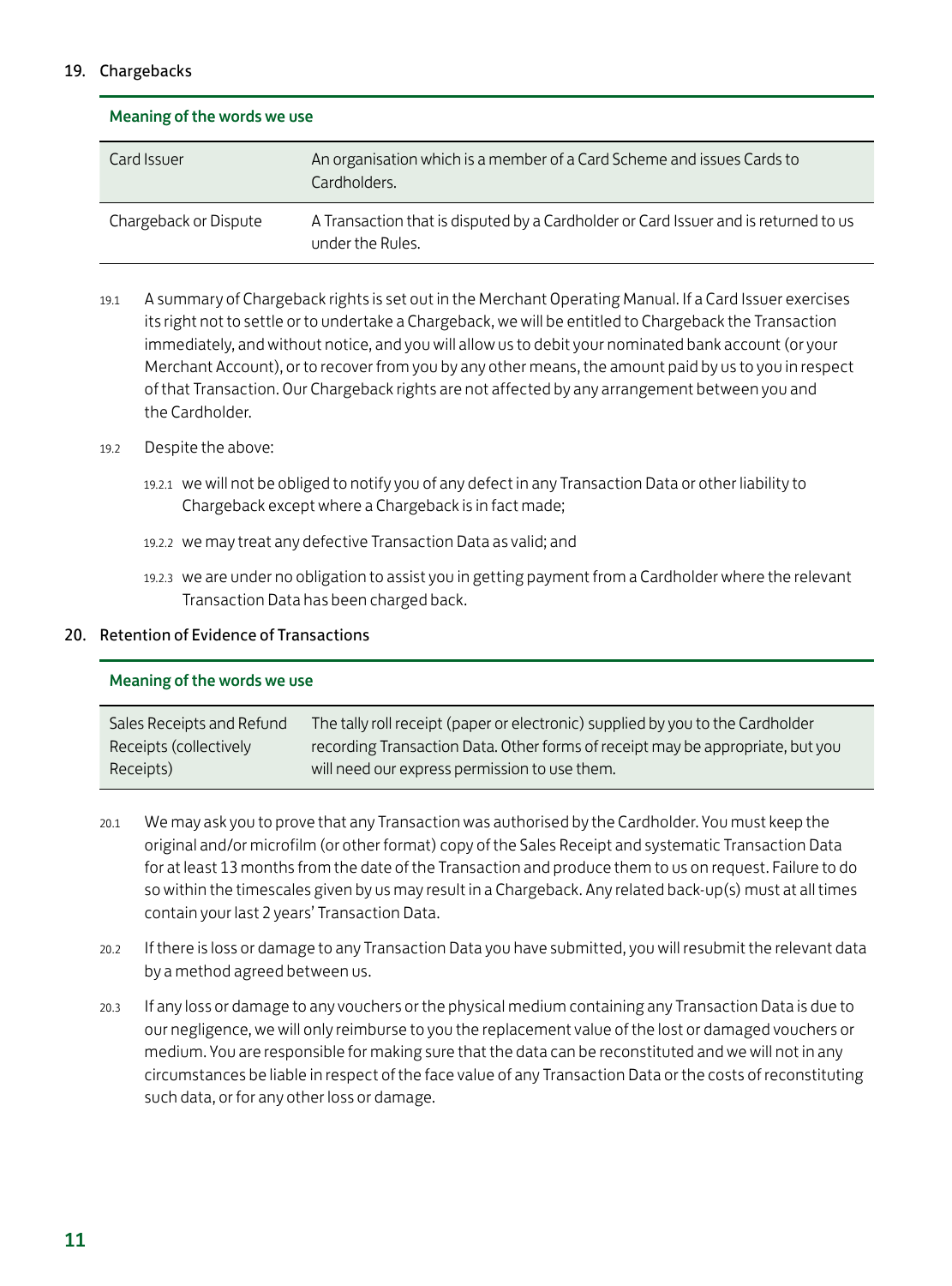#### 21. Provision of Information

|      | Lloyds Banking Group                          | Lloyds Banking Group plc registered in Scotland with a company number of<br>SC095000 and any of its subsidiaries.                                                                                                                                                                                                                                                                                                          |
|------|-----------------------------------------------|----------------------------------------------------------------------------------------------------------------------------------------------------------------------------------------------------------------------------------------------------------------------------------------------------------------------------------------------------------------------------------------------------------------------------|
| 21.1 |                                               | You will provide us with copies of financial accounts, supplier invoices, customer contracts and any other<br>documentation, which we request for the purpose of assessing and managing credit and fraud risks.                                                                                                                                                                                                            |
| 21.2 |                                               | You authorise us to obtain information we need from third parties and members of the Lloyds Banking<br>Group for the purpose of monitoring and evaluating your financial and credit status.                                                                                                                                                                                                                                |
| 21.3 | of the Merchant Specific Conditions.          | You must advise us immediately of any change in your business circumstances including any change in<br>business or trading name, legal status (such as a change of entity, a sale or change of ownership to your<br>business), your business or trading address or telephone number, or in any of the details recorded in Part 2                                                                                           |
| 21.4 | us immediately.                               | If you want to process Transactions on behalf of third parties or want to appoint an Agent to process<br>Transactions on your behalf, you must ensure that you or your Agents have first obtained the necessary<br>regulatory approvals from the Financial Conduct Authority. If you do want to process transactions<br>on behalf of third parties, you will need to enter into a new Agreement with us so you must advise |
| 21.5 |                                               | If we ask, you will provide us (or our Agents), with reasonable access to your books, records and/or<br>systems, (and authorise us to take copies of such books and records as we require) for the purpose of<br>enabling us to identify whether you are complying with your obligations under the Agreement.                                                                                                              |
| 21.6 | and complete.                                 | If we ask, you will, provide us, our Agents or advisors with any information which is in your possession,<br>control or knowledge relating to this Agreement to enable us to discharge our duties or obligations under<br>the Rules. We will be entitled, without further enquiry, to accept such information as being true, accurate                                                                                      |
|      | 22. Indemnity and Cardholder Disputes         |                                                                                                                                                                                                                                                                                                                                                                                                                            |
| 22.1 |                                               | You will indemnify us for any and all claims, costs, losses, expenses and liabilities which we may suffer or<br>incur as a result of any Transaction between you and any Cardholder. This includes claims, costs, losses<br>expenses and liabilities which arise indirectly from the Transaction.                                                                                                                          |
| 22.2 | this but our decision will be binding on you. | You will at your own expense provide us with all information and assistance which we may reasonably<br>require in relation to any Transaction between you and any Cardholder. You have the right to decide<br>whether or not to resist or defend any claim made against us by any Cardholder or whether to<br>compromise any such claim. If you do decide to resist or defend a claim, we will investigate the reasons for |

22.3 It is your responsibility to prove that any Transaction was authorised by the Cardholder.

#### 23. General Indemnity

Except where this Agreement says otherwise, you will indemnify us for any claims, losses, costs, expenses and liabilities (including any Card Scheme or regulatory fines for non-compliance or any breach of confidentiality under clause 30) which we may incur as a result, directly or indirectly, of anything done or not done by you or any person acting on your behalf.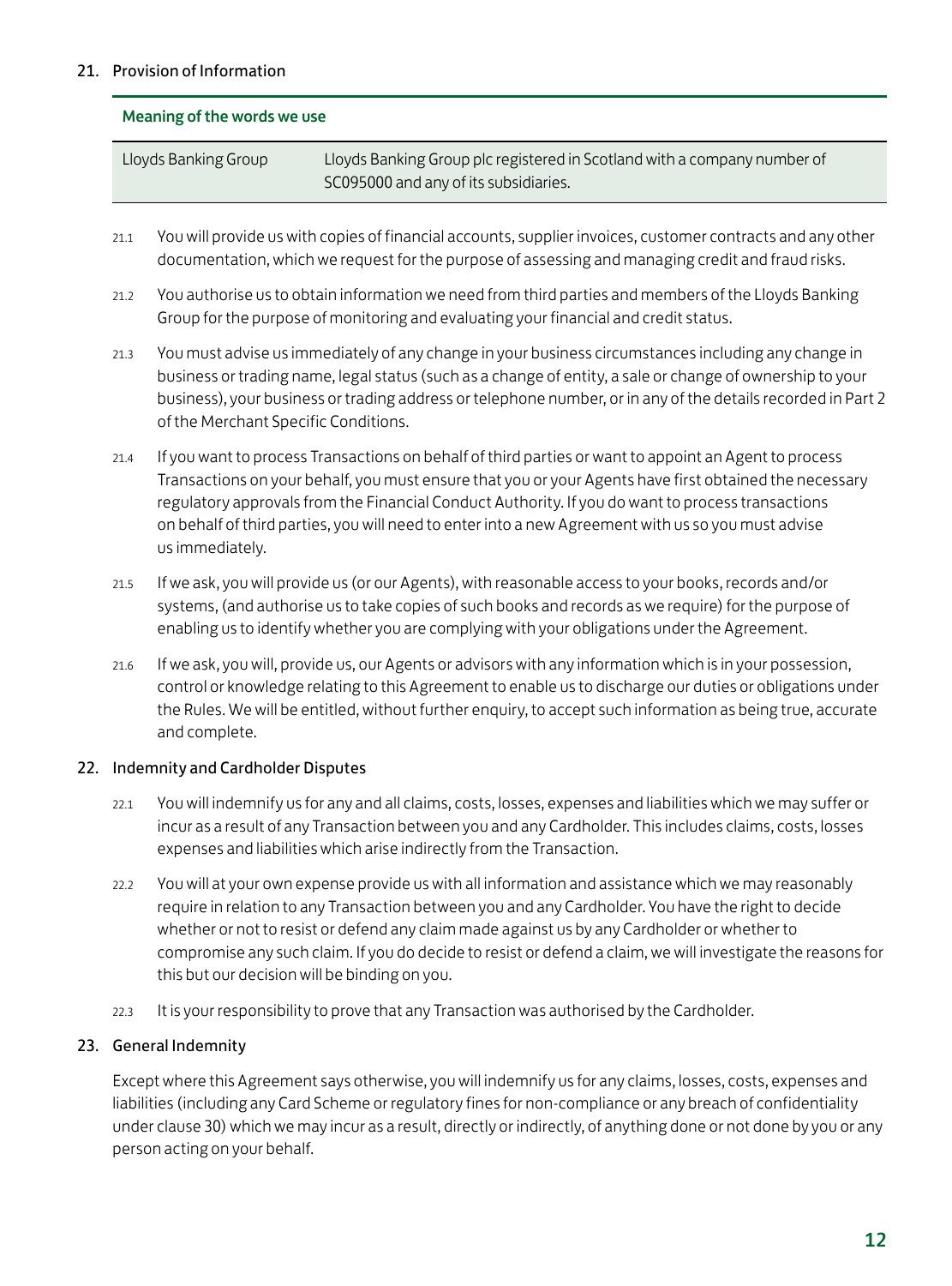#### 24. Allocation of Risk

- 24.1 We will pay all sums due to you under the terms of this Agreement.
- 24.2 We will have no liability to pay you for (i) any indirect, consequential or special loss; or (ii) any of the following, whether direct, indirect or consequential:
	- 24.2.1 loss of profit;
	- 24.2.2 loss of revenue, loss of production or loss of business;
	- 24.2.3 loss of goodwill, loss of reputation or loss of opportunity;
	- 24.2.4 loss of anticipated savings or loss of margin;
	- 24.2.5 loss of bargain;
	- 24.2.6 costs relating to wasted managerial, operational or other time;
	- 24.2.7 loss of or corruption of data or information;
	- 24.2.8 claims made against you by third parties.
- 24.3 Subject to Clauses 24.1 and 24.2 above, our maximum aggregate liability for all claims or losses, whether arising in contract or tort (including negligence and breach of statutory duty) or otherwise, will not in any calendar year exceed the lesser of £100,000, or the amount of fees paid by you to us under Clauses 18.1.1 and 18.1.2 in the relevant calendar year in which the claim arises.
- 24.4 Nothing in this Agreement will exclude or limit any liability of any party for fraud; or for death or personal injury caused by negligence; or for breach of any obligations implied by statute.

#### 25. Joint and Several Liability

If you comprise of more than one person then the liability of such persons will be joint and several.

#### 26. Security

- 26.1 If any part of Lloyds Banking Group holds security in respect of any liabilities of yours to us, then any sums due from you to us under this Agreement will be secured upon such security.
- 26.2 Lloyds Bank plc may set off, against any sums due from Lloyds Bank plc (whether or not in connection with this Agreement) to you, any sums due from you to us or which in our reasonable opinion are likely to fall due but to remain unpaid by you.
- 26.3 We may at any time by notice require you to give security, in a form we will determine, in respect of all sums due at any time under this Agreement or any loss or damage that we may suffer under this Agreement (including any past, present or future Chargeback risk). You must comply with our request within the timescale specified in the notice. For the avoidance of doubt, we may notify you before or upon termination of this Agreement that we require you to provide security for a period of time after termination of this Agreement. We will retain this security until such time that we reasonably consider that we no longer require the security in respect of sums due at any time or any loss or damage that we may suffer in connection with this Agreement.

#### 27. Changes to this Agreement

27.1 We may make changes to this Agreement at any time for any reason. For example, (typically but not exclusively), we may make changes to comply with changes to the law, rectify errors, improve security, change the scope of the Services that we provide or to take account of reorganisations within Lloyds Banking Group.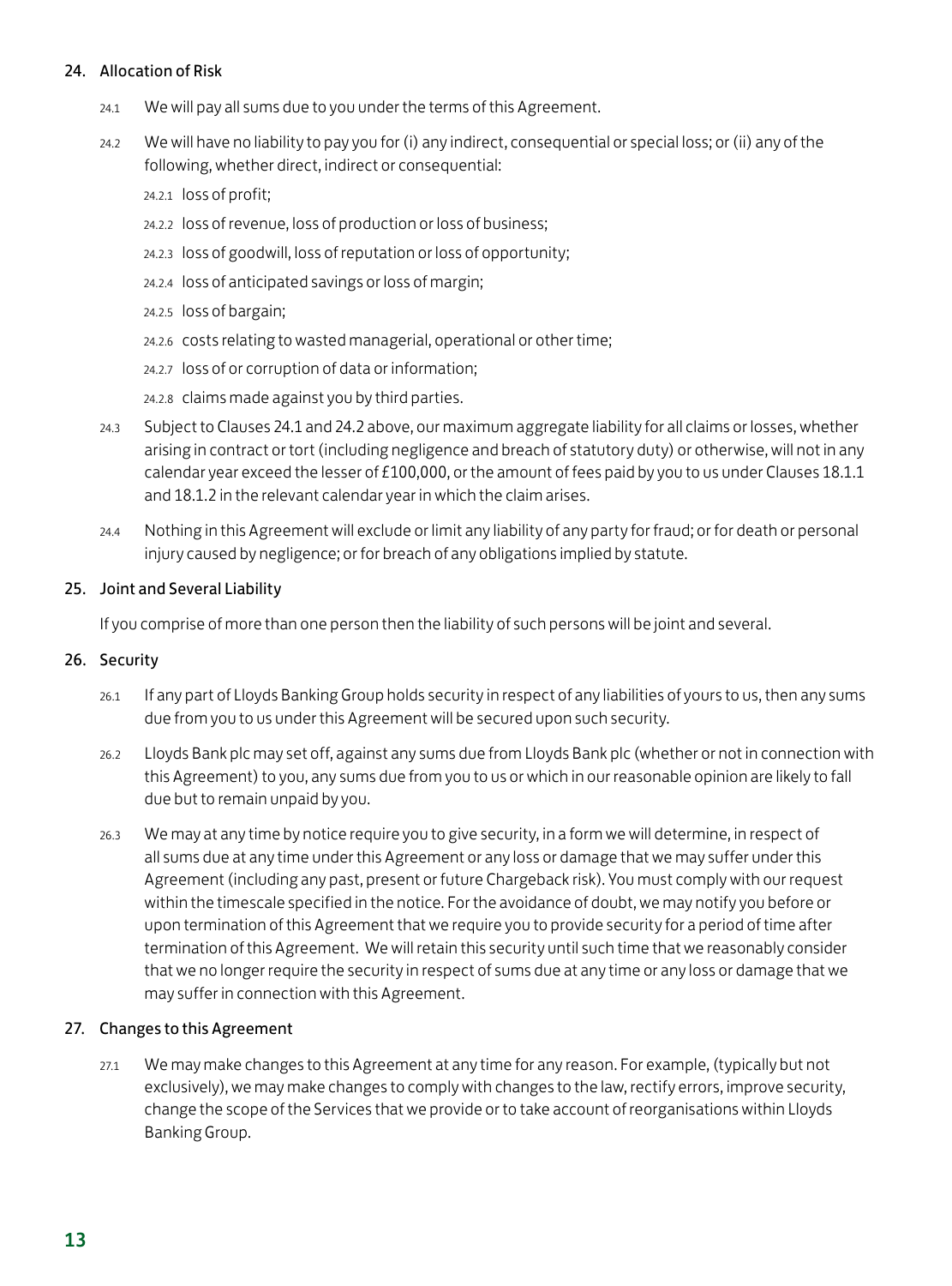- 27.2 If we do make changes to these terms and conditions, we will give you at least two months' written notice before the changes come into effect, unless the changes are required due to a change in relevant legislation or regulations and we are prevented from giving you two months' written notice. In those circumstances, we will give you as much written notice as possible.
- 27.3 We will notify you of changes to this Agreement by post, by e-mail, through any online service which you receive from us or in any other way which we have agreed with you. In the notice, we may direct you to the Website where the most recent terms and conditions are posted. During the period before a change comes into effect, you may reject the change, provided you notify us of this in writing. In such circumstances, your notice of rejection of the change will be deemed to be a notice that you wish to stop receiving the Services and the Agreement will terminate immediately. You will not incur any additional charges as a result of choosing this course of action. If you do not notify us before a change comes into effect, we will treat you as if you have accepted the relevant change.
- 27.4 If we add new products or services to the Agreement or add to the ways in which you can use the Services (and this does not otherwise change your Agreement with us), this will not be treated as a change and, as a result, we will not be required to give you two months' written notice of this.

#### 28. Other Agreements

You agree that you will promptly notify us if you have any existing arrangement, or intend to enter into a new arrangement, with any other merchant acquirer providing card acquisition services.

#### 29. Supplemental Facilities

| Meaning of the words we use |                                                                                                                                                                                                                                                                                                      |  |
|-----------------------------|------------------------------------------------------------------------------------------------------------------------------------------------------------------------------------------------------------------------------------------------------------------------------------------------------|--|
| Supplemental Facility       | Each additional facility we may provide to you such as a new outlet or method of<br>payment e.g. e-commerce. This may either be a current facility or a new facility<br>which may have terms and conditions which apply directly to that facility in<br>addition to those set out in this Agreement. |  |
| 29.1                        | If we agree to allow you to use any Supplemental Facility, then you will comply with any instructions which                                                                                                                                                                                          |  |

- 29.2 If this Agreement is terminated at any time, whether by us or by you, any Supplemental Facility will also automatically be terminated.
- 29.3 You may stop using any Supplemental Facility by providing us with one month's written notice; the Services and any remaining Supplement Facilities will continue to be provided on the terms and conditions set out in this Agreement.

relate to the facility. These instructions will form part of this Agreement.

#### 30. Confidentiality

| Meaning of the words we use |                                                                                                                                                                                                                                                                                |  |
|-----------------------------|--------------------------------------------------------------------------------------------------------------------------------------------------------------------------------------------------------------------------------------------------------------------------------|--|
| Affiliate                   | In relation to us, any other entity which directly or indirectly Controls, is Controlled<br>by, or is under direct or indirect common Control with us and which includes<br>Cardnet Merchant Services Limited (a company registered in England with<br>company number 735844). |  |
| Control                     | The ability to direct the affairs of another whether by ownership of 25% or more<br>of the issued shares, by contract or otherwise (whether directly or indirectly) and<br>"Controlled" and "Controlling" will mean the same.                                                  |  |

30.1 You will not (and will ensure that none of your Agents) compile, use or disclose to any third party any list of Cardholders or Card numbers or any other information relating to Cardholders, or any information relating to our business.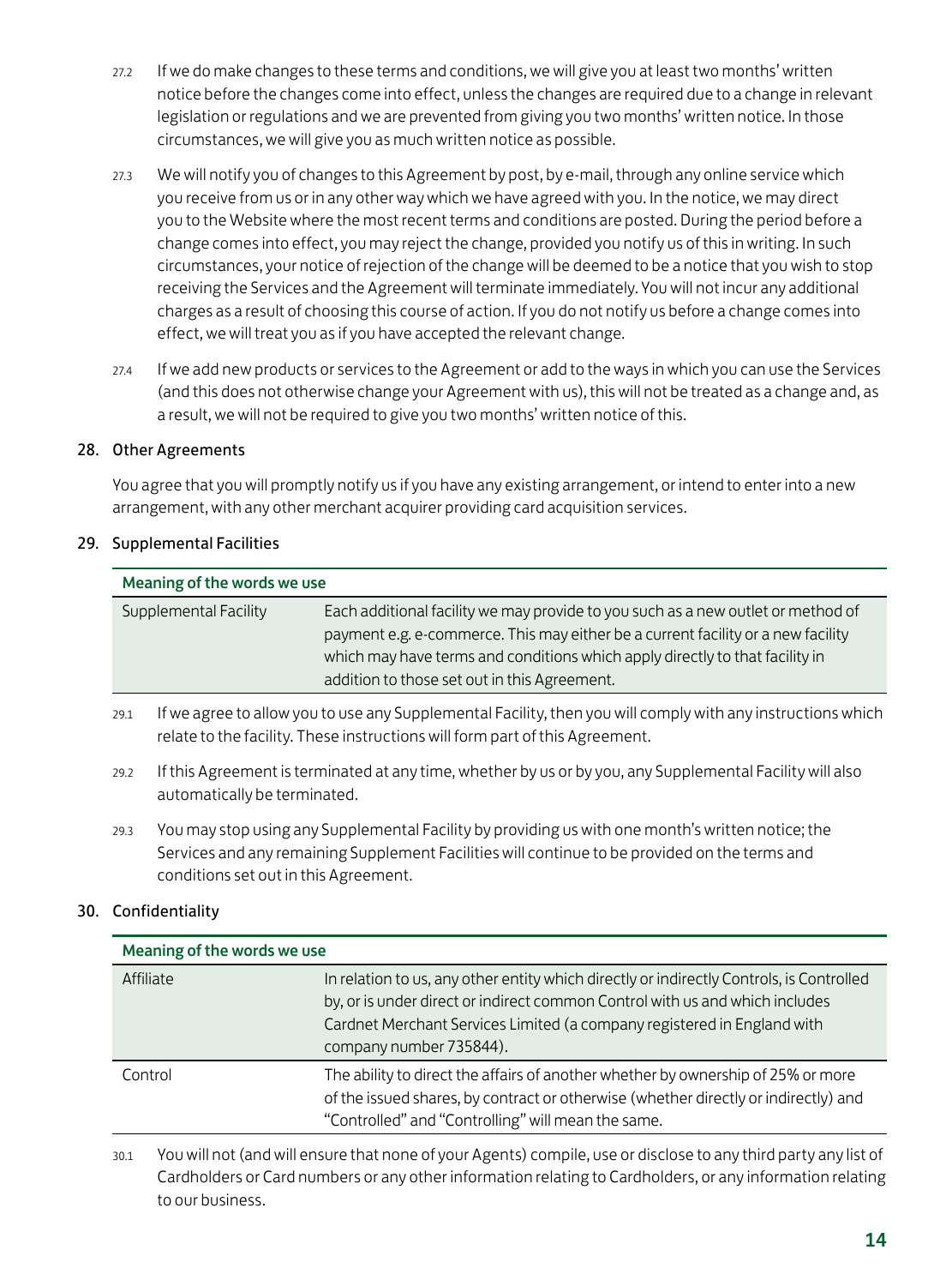- 30.2 Subject to Clause 30.3, we will treat information we hold about you in connection with this Agreement as confidential. We will only disclose this information outside the Lloyds Banking Group:
	- with your consent;
	- to our Agents in connection with this Agreement; or
	- if the law requires or permits.
- 30.3 We may disclose information about your business to the police, Card Schemes, Affiliates, any trade association for payment institutions providing payment services (including the UK Cards Association or any successor body) or any other investigating body for use in the prevention or detection of fraud or other criminal activity, or to any credit reference agency which we also use as a source of information.

#### 31. Termination

- 31.1 This Agreement will continue until you or we end it.
- 31.2 This Agreement may be terminated by you:
	- 31.2.1 at any time for any reason. If you wish to terminate, you will need to give us one month's written notice. This needs to be in writing by post or email unless otherwise agreed between you and us; and
	- 31.2.2 where you want to terminate this Agreement within six months of the start date of the Agreement in accordance with Clause 31.2.1, you will pay the Early Termination Fee as set out in Part 8 of the Merchant Specific Conditions. For the avoidance of doubt, if a longer period than six months is stated in the Merchant Specific Conditions, the period stated in this clause 31.2.2 will apply.
- 31.3 This Agreement may be terminated by us:
	- 31.3.1 at any time for any reason by giving you not less than two months' written notice (provided that we may also give you any other notice we are required to give you by law) including where you have failed to use the Service for a period of 12 months or more from the date on which the last Transaction was made;
	- 31.3.2 immediately if any of the circumstances set out below has occurred:
		- 31.3.2.1 you breach the Agreement or any other agreement with us in a serious way;
		- 31.3.2.2 you repeatedly breach the Agreement or any other agreement with us;
		- 31.3.2.3 we suspect fraud or criminal activity in the opening or operation of the Services;
		- 31.3.2.4 you do anything which we reasonably believe will damage our reputation;
		- 31.3.2.5 you use, or we reasonably believe that you are using the Services improperly;
		- 31.3.2.6 you fail to pay any amounts that are due to us under the Agreement;
		- 31.3.2.7 you breach or attempt to breach, or we reasonably believe that you have breached or are attempting to breach, any applicable law or regulation;
		- 31.3.2.8 we are required to do so in order to comply with legal, fiscal or regulatory changes;
		- 31.3.2.9 you process a Transaction for your own Card or any Card, without the sale of any goods or services;
		- 31.3.2.10 we are required by any Card Scheme to terminate the Agreement;
		- 31.3.2.11 you fail to validate your compliance with PCI DSS in accordance with Clause 15.1;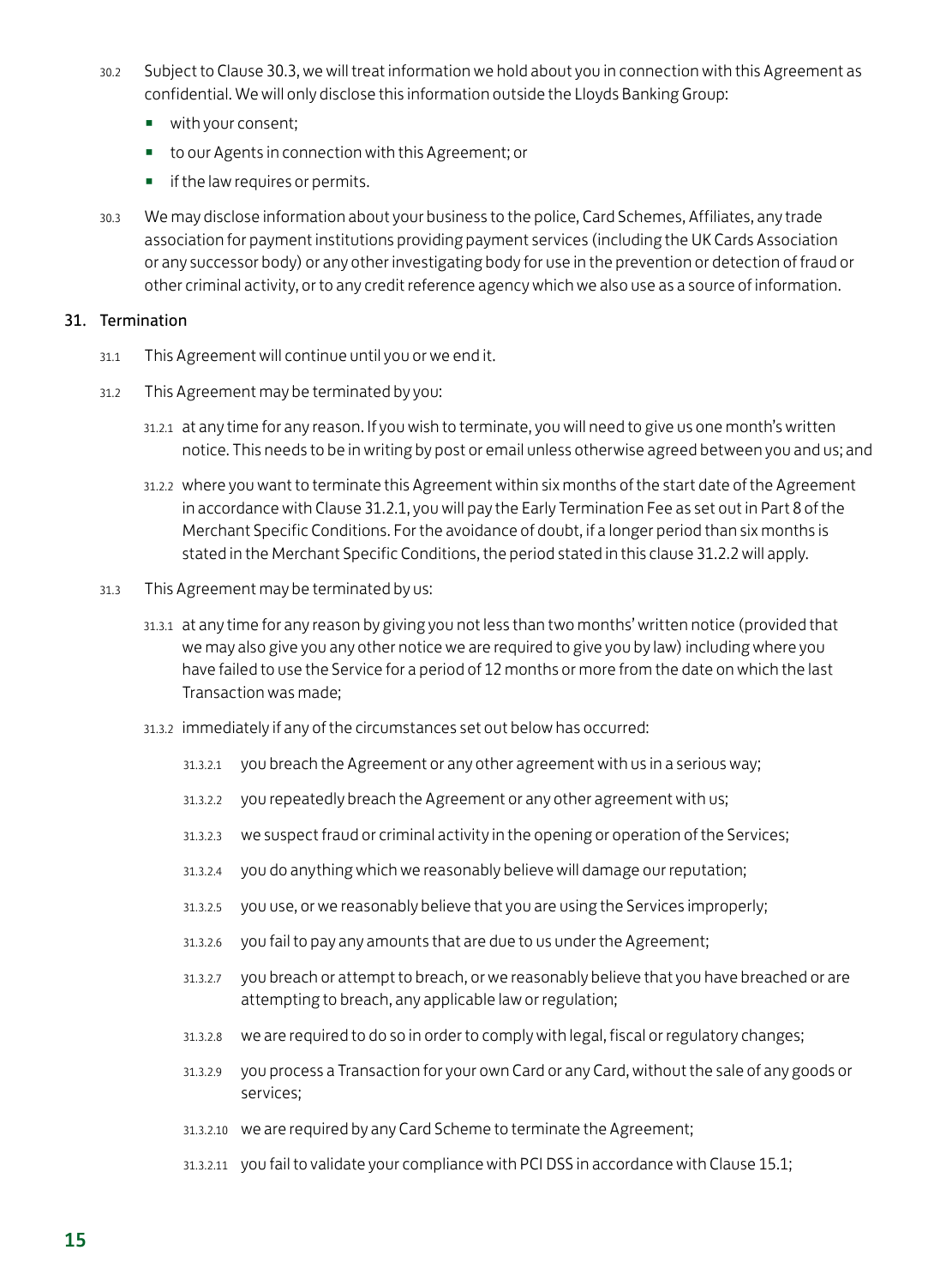- 31.3.2.12 where your ratio of fraudulent Transactions to total Transactions has exceeded such level as we may be specified by us from time to time in respect of any identified period;
- 31.3.2.13 where you are carrying on a type of business that a Card Scheme has declined and/or declines to process Transactions for;
- 31.3.2.14 proceedings are commenced or a petition is presented or an order is made or an effective resolution is passed for the winding up of you or if you are or become insolvent or stop or threaten to stop payment of your debts generally or are deemed unable to pay such debts (whether within the meaning of Section 123 of the Insolvency Act 1986 or otherwise) or (being a natural person) are deemed unable to pay your debts or as having no reasonable prospect of doing so, in either case, within the meaning of Section 268 of the Insolvency Act 1986, or (being a partnership) have any partner to whom any of the foregoing apply or your directors become obliged to convene a meeting pursuant to Section 656 of the Companies Act 2006 or an application is made in connection with a moratorium or a proposal to creditors for a voluntary arrangement is made by you or you take any action (including entering negotiations) with a view to readjustment, rescheduling, forgiveness or deferral of any part of your indebtedness; or
- 31.3.2.15 a receiver, administrator or similar official is appointed of any of your assets or undertakings; or an administration application is presented or made for the making of an administration order in relation to you; or a notice of intention to appoint an administrator under Schedule B1 to the Insolvency Act 1986 is issued by you or your directors or by the holder of a qualifying floating charge (as defined in such Schedule); or a notice of appointment of an administrator is filed by any person with the court in relation to you.
- 31.4 If you become aware that any of the circumstances set out in clause 31.3 have occurred, or if you believe that they will occur, you must notify us immediately.
- 31.5 Termination of this Agreement, whether under this Clause 31 or another, will not affect your obligations in particular Clauses 18, 19, 23, 24, 25, 26, and 30 and 31 will remain in full force and effect.
- 31.6 If this Agreement is terminated by us under Clause 31.3, we may notify the Card Schemes and/or credit references agencies of the termination and the reasons for such termination.
- 31.7 If this Agreement is terminated you must promptly:
	- 31.7.1 return to us (or our Agents) any materials supplied by us, our Agents or any other entity in the Lloyds Banking Group in relation to this Agreement; and
	- 31.7.2 pay us all amounts owed by you under this Agreement. Any amounts paid by you in advance shall be reimbursed proportionally.
- 31.8 After the date of termination of this Agreement, you must not use our names or our Agents' names, or any of our trade marks or logos or any promotional materials we or our Agents have provided to you or which refer to us or the provision of merchant services by us to you.
- 31.9 Instead of terminating your Agreement, we may agree with you that you will make improvements or changes to your business, processes and policies and/or training. We will choose whether to allow this and whether the planned improvements remedy any breach or potential breach of this Agreement..

#### 32. Assignment

32.1 You may only transfer any of your rights and obligations, or sub-contract any of your obligations, under the Agreement to another person if we agree in writing.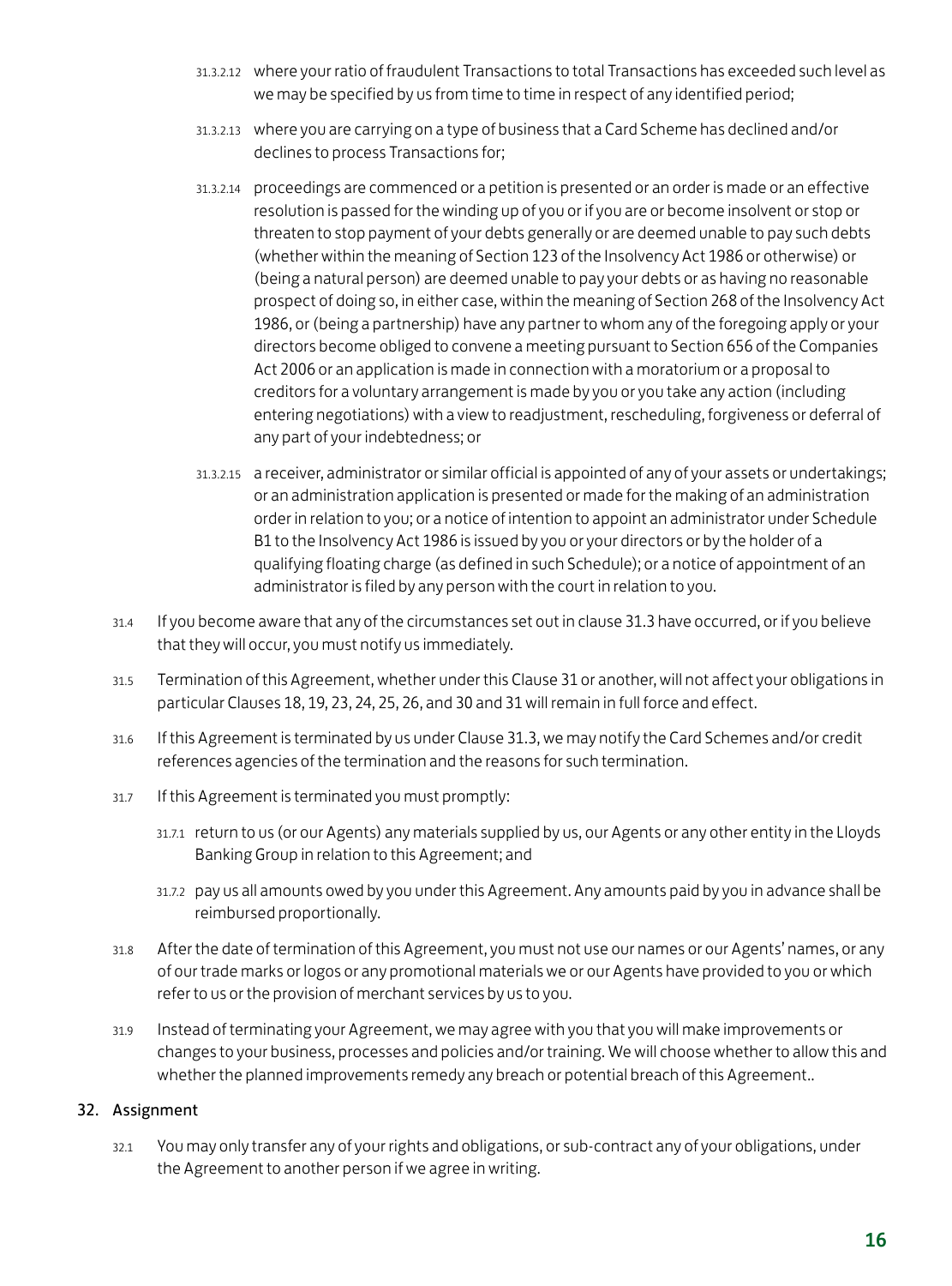32.2 We may transfer any of our rights and obligations under the Agreement to another person without your consent. You agree that you will promptly complete all documents that we reasonably require in order to make a transfer effective. We may also sub-contract any of our obligations under the Agreement to another person without your prior consent.

#### 33. Force Majeure

- 33.1 You and we will not be responsible if you or we (or our sub-contractors or Agents) are unable to perform any obligations under the Agreement, or if you or we are delayed in doing so, due to abnormal and unforeseeable circumstances beyond your or our control provided that the consequences were unavoidable despite all efforts to the contrary.
- 33.2 Some examples of where circumstances may be beyond your or our control are typically (but not exclusively) industrial action, riots, invasions, terrorist attacks, threat of terrorist attacks, war, hostilities, rebellion, local or national emergency, civil commotion, fire, explosion, storm, flood, earthquake, accident, epidemic, natural disaster, acts or omissions of third parties, failure or fluctuation of a power supply or a breakdown or failure of telecommunications networks, equipment or software.
- 33.3 We will not be responsible if we are unable to perform any of our obligations under the Agreement, or if we are delayed in doing so, where we are required to act in a certain way due to legal or regulatory requirements.

#### 34. Notices

- 34.1 You can contact us by post addressed to us at Lloyds Bank Cardnet, Phoenix House, Christopher Martin Road, Basildon, Essex SS14 3EZ or by email.
- 34.2 Unless the Agreement states that we will contact you in a particular way in relation to a specific type of notice or we are required by law to contact you in a particular way, we can contact you by post, by telephone, email, through a broadcast message on an online service that we provide to you or by posting a notice on our Website.
- 34.3 If we are sending a copy of a notice to you, we will only send one copy. This applies even if the Agreement is held in the names of two or more persons.
- 34.4 Any information and communications that are provided to you or made available to you relating to the Agreement will be in the English language.
- 34.5 We will use your contact details and appropriate secure procedures to let you know if we suspect fraud or a security threat, or if there has been a major operational or security incident which may affect you.

#### 35. No Third Party Rights

No third party will have any rights under, or be able to enforce, all or any part of this Agreement.

#### 36. General

- 36.1 This Agreement is governed by English law, and jurisdiction over disputes will be exclusively vested in the Courts of England.
- 36.2 You can ask us for a copy of this Agreement at any time.
- 36.3 No failure or delay by us in exercising any right under this Agreement will be construed as a waiver or release of that right unless expressly agreed otherwise in writing.
- 36.4 If any provision of this Agreement is or becomes illegal or unenforceable, it will be deemed deleted from this Agreement, but all other Clauses will remain valid.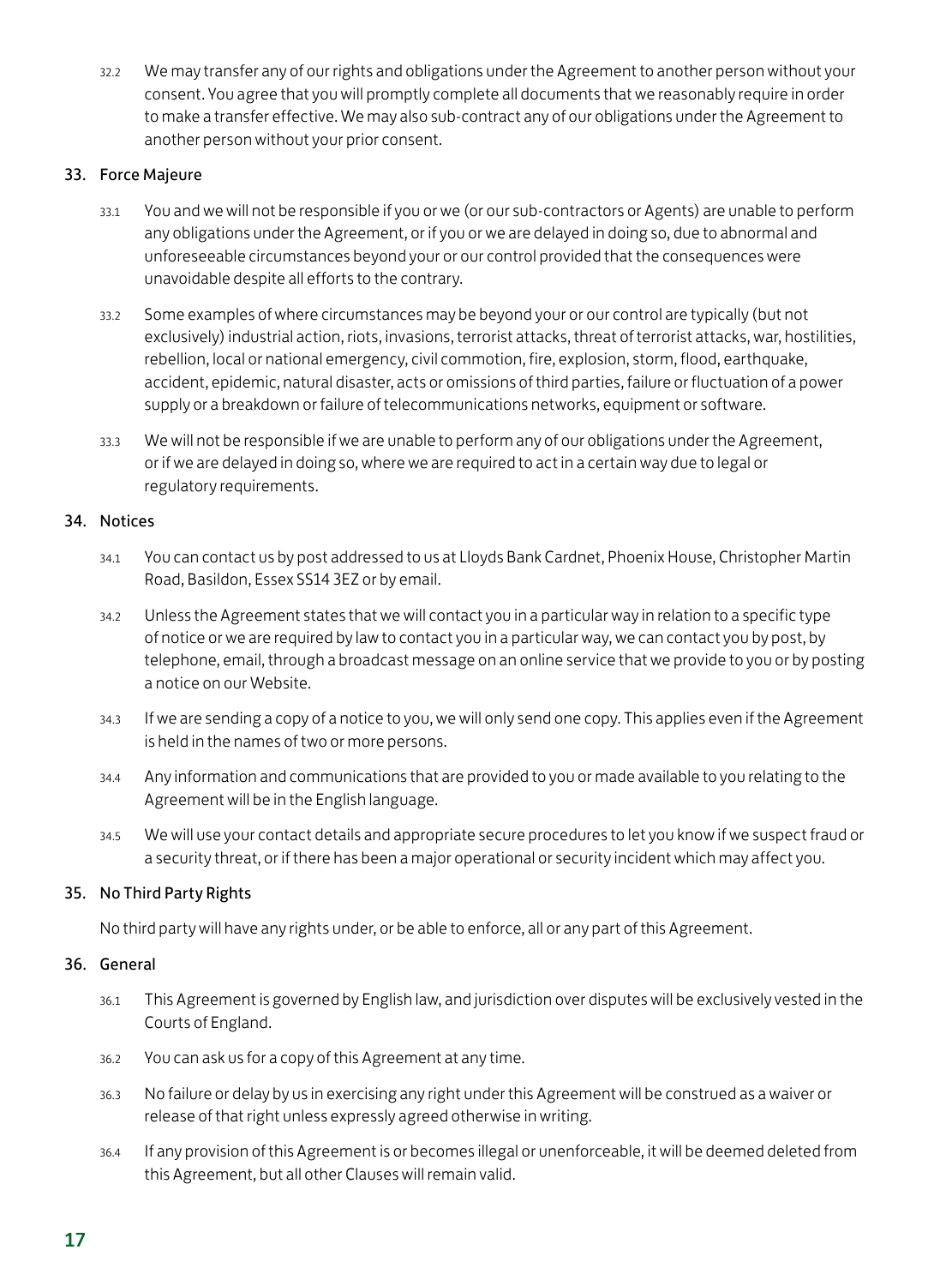36.5 You explicitly consent (and have obtained the explicit consent of any individual whose personal information you provide to us) to us accessing, processing and retaining any personal information that you provide to us for the purposes of providing payment services to you. This won't affect any rights any of us have under data protection legislation. You can withdraw your consent by ending your agreement with us.

## Part B

### B1 – Additional Fees

This sets out the fees we reserve the right to charge you under Clause 18 of Part A.

- 1. A fee of £15 will be charged on each occasion a Direct Debit request is rejected by your bank. You should contact your bank if you believe a Direct Debit request may have been rejected incorrectly.
- 2. A fee of £30 will be charged in respect of each Chargeback which occurs after the total value of Chargebacks in any month exceeds 1% of the total value of your Transactions measured in that month for Visa and Mastercard Card Transactions.

This fee is in addition to any Chargeback Fee set out in Part 8 of the Merchant Specific Conditions and any amount payable by you in respect of any fees, fines or other charges payable by us to a Card Scheme or any other person under Clause 18 of Part A.

- 3. A fee of £50 will be charged each time unusual or unauthorised activities on, or operation of, your account lead to us taking action to remind you of, or provide guidance as to your responsibilities under the Cardnet Merchant Agreement.
- 4. A fee of £50 will be charged when you add an additional outlet.
- 5. A fee of £50 will be charged where you notify us that you have or you are about to undergo a change of name or legal entity.
- 6. A fee of £150 per request will be charged for provision or extension of multi-currency facilities.
- 7. A fee of £50 per request will be charged for provision or extension of e-commerce facilities.
- 8. A fee of £50 per request will be charged for provision or extension of Card Not Present facilities.
- 9. A management fee of £75 per hour may be charged where unusual or unauthorised activities on, or operation of, your account leads us to take steps to manage your account.
- 10. A fee relating to your non-compliance with Final Authorisation (as defined in the Mastercard Rules) as follows:
	- 10.1 a non-compliance fee of 0.25 per cent per non compliant transaction amount ; and
	- 10.2 a standard monthly £250 non-compliance fee.
- 11. An Early Termination Fee of £200 may be charged pursuant to Clause 31.2.2 in Part A of this Cardnet Merchant Agreement.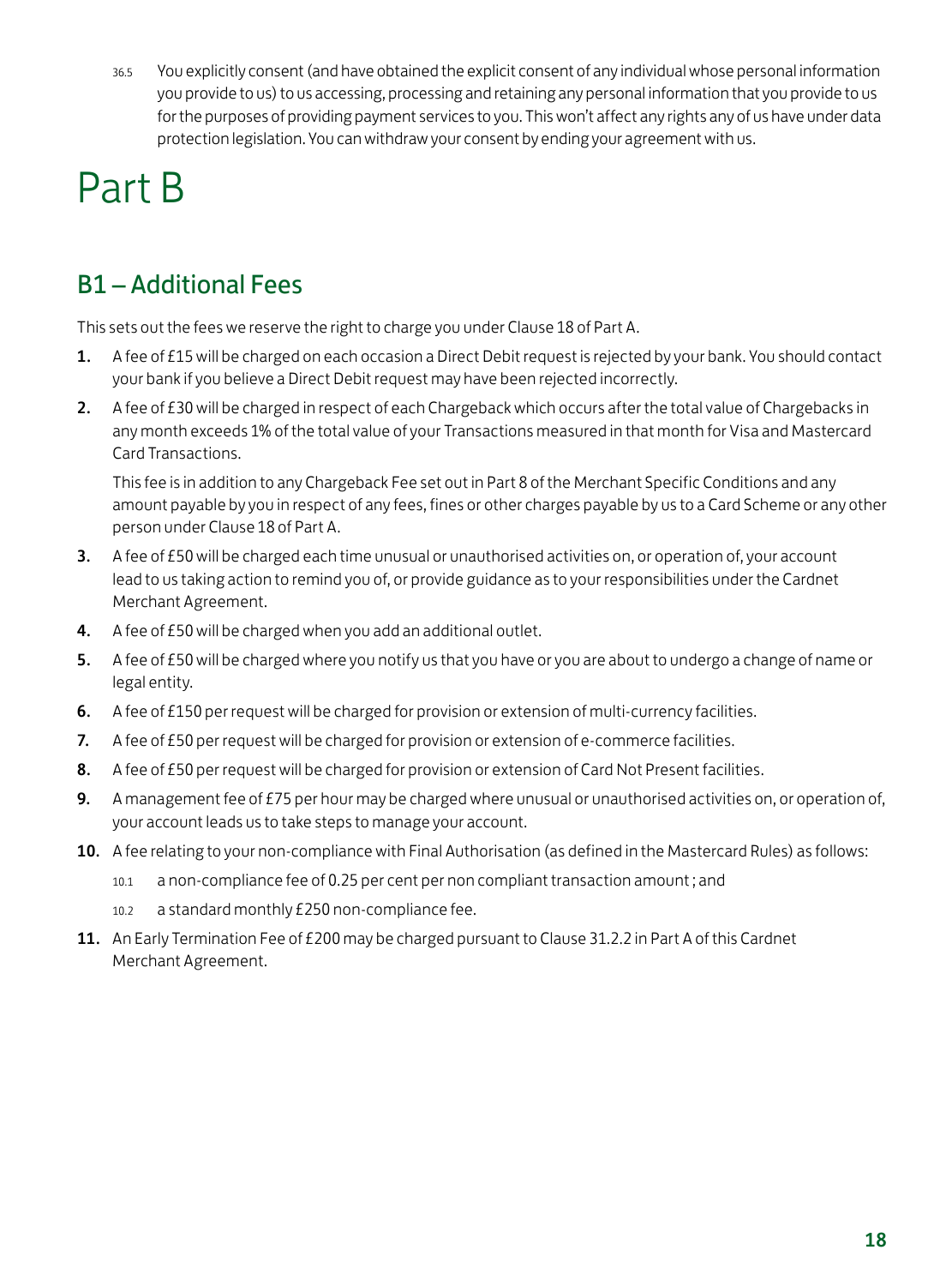## B2 – Mail/Telephone Transactions

Where you have indicated that you wish to accept Mail/Telephone Transactions for receiving payment for the goods and services, and we have agreed to this, or if you submit Mail/Telephone Transactions without our prior written consent, the following conditions will apply in addition to those at Part A above. If there is any inconsistency, this Part B2 will take priority.

- 1. You confirm that:
	- 1.1 you will not request Card details to be submitted by e-mail, or over the Internet, and then input a Transaction as a Card Not Present Transaction to a Terminal; and
	- 1.2 you will request Authorisation in the way set out in Part A. If you accept Cards in breach of the Merchant Operating Manual, we reserve the right to terminate the Services immediately.
- 2. It is your responsibility to verify the Cardholder's address and ensure that the goods are dispatched to this address.

### B3 – E-Commerce Transactions

Where you have indicated that you wish to accept E-Commerce Transactions, for receiving payment for goods and services and we have agreed to this, or if you submit any E-Commerce Transactions without our prior written agreement, the following conditions apply in addition to those in Part A above. If there is any inconsistency, this Part B3 will take priority.

| Meaning of the words we use    |                                                                                           |  |
|--------------------------------|-------------------------------------------------------------------------------------------|--|
| <b>Additional Verification</b> | The process we use to meet Strong Customer Authentication requirements (the               |  |
| Protocol                       | requirement for two factor authentication under Regulation 100 of the Payment             |  |
|                                | Services Regulations 2017) which may include the Three-Domain Secure protocol             |  |
|                                | developed by Visa and Mastercard (including "Verified by Visa®" and "Mastercard           |  |
|                                | SecureCode®"), the "safe key" provided by American Express, ProtectBuy® from              |  |
|                                | Discover® Global Network and such other programmes notified by us from time to time.      |  |
| Card Security Code             | The three or four digit security code located in the signature strip and specified on the |  |
|                                | front or on the reverse of a Card.                                                        |  |

- 1. You confirm that:
	- 1.1 you will not, and you will also ensure your Agents and customers do not, use any website in any way which might jeopardise the integrity, confidentiality, or security of your or your Terminals, associated equipment, any computer system, servers or network used by you to communicate with us or with Cardholders or other computer systems including through disabling devices and unsolicited e-mails;
	- 1.2 you will display and maintain an appropriate privacy policy on each website and provide information on the website's security capabilities. The privacy policy and information on security capabilities must be in accordance with the requirements in all applicable laws, regulations and codes of practice; and
	- 1.3 you will operate within all legal and regulatory requirements which may apply and will meet all Card Scheme requirements for E-Commerce Transaction acceptance advised to you by us.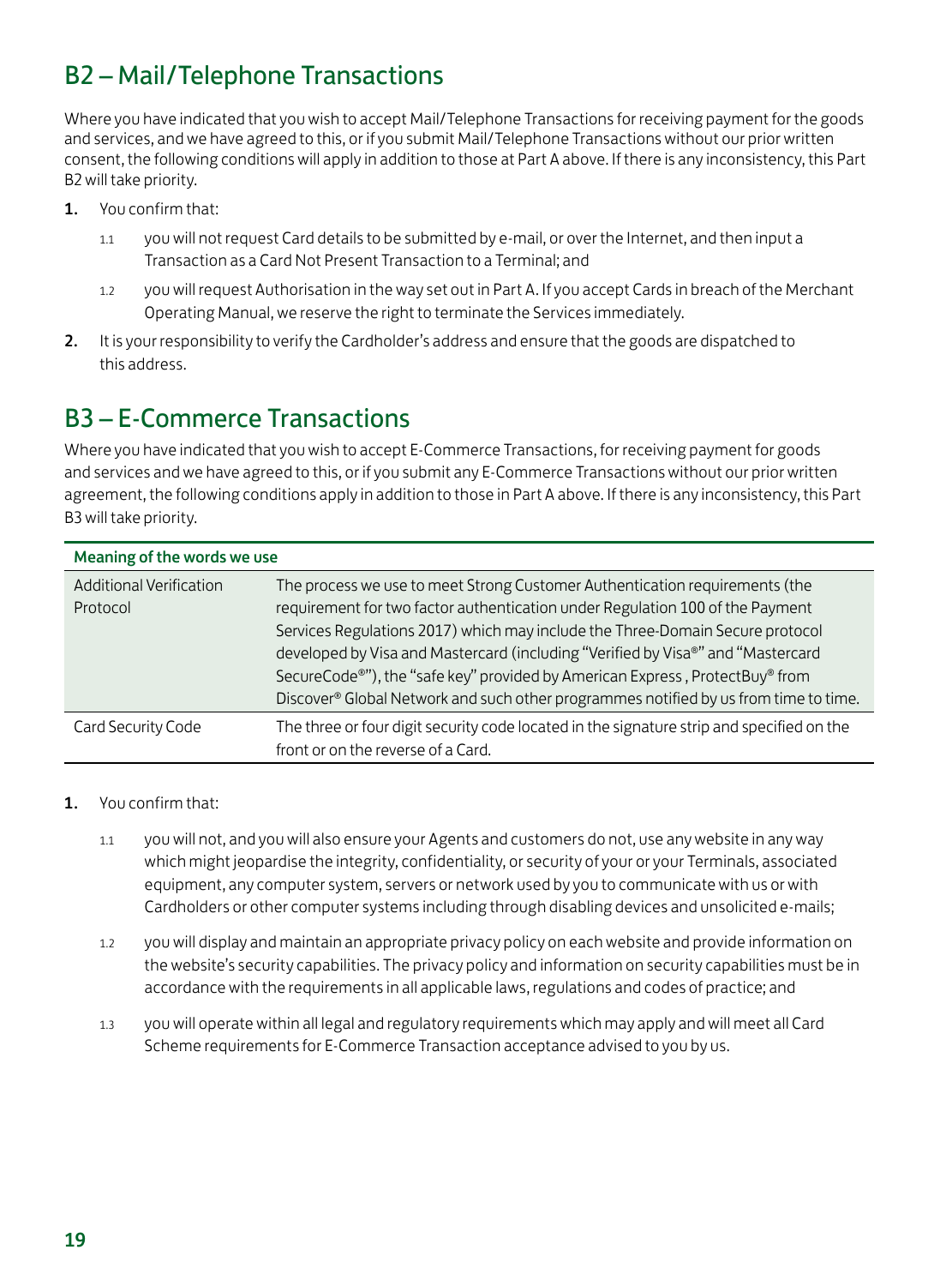- 2. You confirm that only those goods and services specified in Part 2 of the Merchant Specific Conditions, or subsequently agreed by us in writing, will be offered on your website and you agree that if we consider that any goods or services offered may affect us or the Card Schemes reputation, we may stop accepting Transactions immediately.
- 3. We reserve the right to require you to undertake Transactions using Additional Verification Protocol. If, when requested, you fail to implement Additional Verification Protocol within a timescale acceptable to us, your right to process Transactions may be terminated immediately. When using Additional Verification Protocol you must comply with any instructions given by us and must not under any circumstances whatsoever retain any Card Security Code data in respect of any Transaction but must destroy that data upon completion of the Transaction.
- 4. If your website does not meet the content standards specified in Merchant Operating Manual, we reserve the right to terminate the Agreement immediately.
- 5. It is your responsibility to verify the Cardholder's address and ensure the goods are dispatched to this address.

### B4 – Lloyds Bank Online Payments

Where you have indicated that you wish to process E-Commerce Transactions through your website using Online Payments, the following conditions will apply in addition to those set out in Part A above and the Mail/Telephone Transactions terms set out in Parts B2 and 3 above. If there is any inconsistency, this Part will take priority.

| Meaning of the words we use      |                                                                                                                                                                                     |  |
|----------------------------------|-------------------------------------------------------------------------------------------------------------------------------------------------------------------------------------|--|
| API                              | An "application program interface" which you or a third party appointed by you uses to<br>host the internet payment pages necessary to facilitate your use of Online Payments.      |  |
| Connect                          | The internet payment pages which we host for you in order to facilitate your use of<br>Online Payments.                                                                             |  |
| Online Payments or Pay<br>by URL | A transaction processing gateway enabling a Merchant to process payment<br>transactions with their customers through their website and/or a Virtual Terminal<br>(where applicable). |  |
| Virtual Terminal                 | An online portal you input Cardholder data to so that Mail/Telephone Transactions can<br>be processed using Online Payments or Pay by URL.                                          |  |
| Pay by URL                       | Additional feature within the Virtual Terminal that allows you to generate a URL that can<br>be emailed to a Cardholder for payment.                                                |  |

- 1. You confirm to us that you have the required consent from any individuals to hold personal data relating to them and to pass the data to us for processing in accordance with this Agreement. You will indemnify us in respect of any and all claims, costs, losses, expenses and liabilities which we may suffer or incur which in any way, directly or indirectly, arise from or relate to any breach of your confirmation and/or your failure to have the required consents in place.
- 2. The parties acknowledge that for the purposes of Part B7, all Transactions made through Online Payments are Qualifying Transactions.
- 3. Where you use Connect to host the internet payment pages:
	- 3.1 we are responsible for ensuring that Connect and the internet payment pages hosted using Connect are PCI DSS Level 1 compliant in respect of the collection and storage of Cardholder data and/or Transaction data and will engage with the PCI SCC to the extent necessary to achieve this; and
	- 3.2 you must undertake all Transactions using Additional Verification Protocol, unless otherwise agreed in writing with us.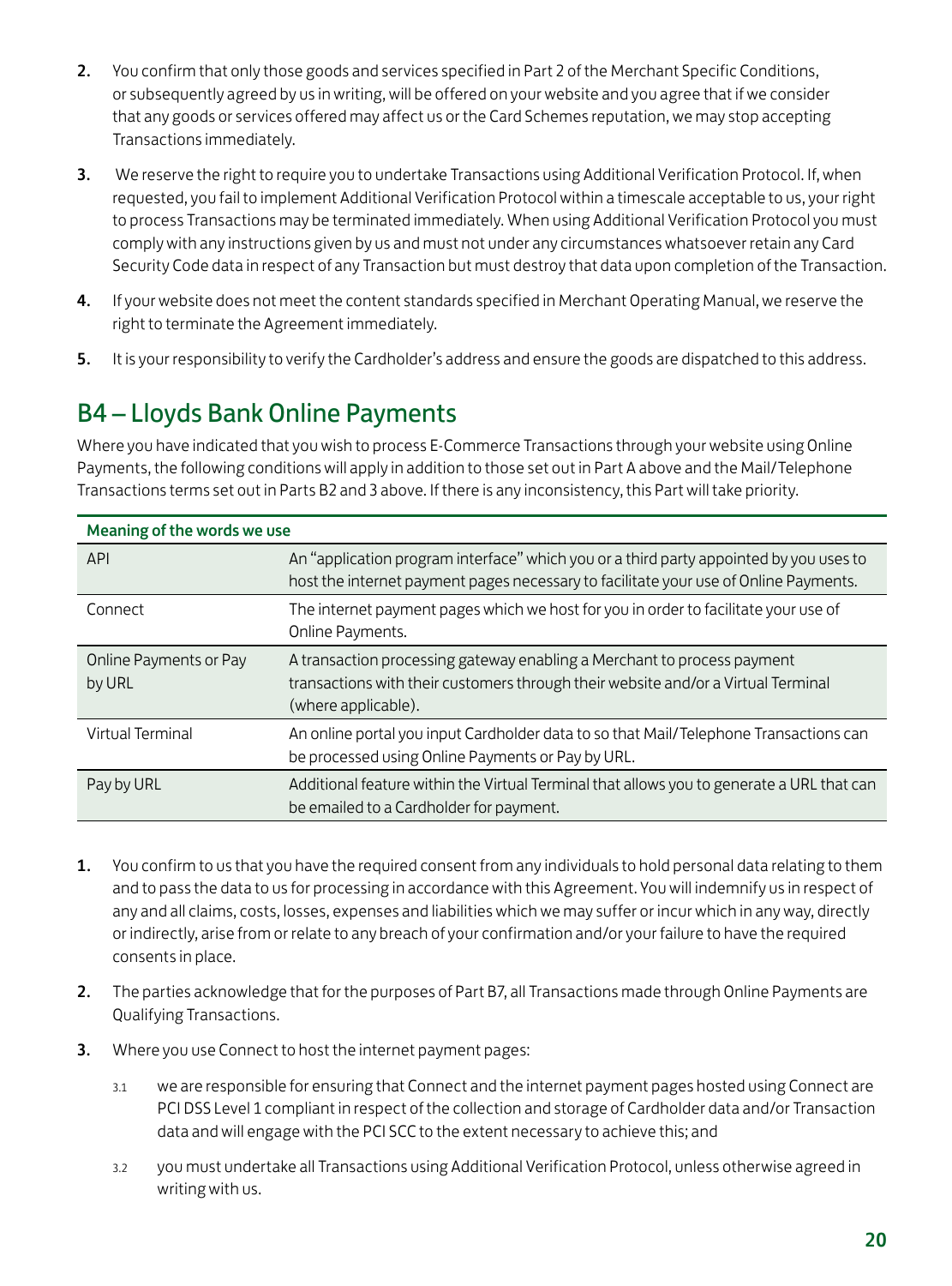- 4. Where you use an API to host the internet payment pages:
	- 4.1 you are responsible for ensuring that the API and the internet payment pages hosted using the API are PCI DSS Level 1 compliant in respect of the collection and storage of Cardholder data and/or Transaction data and will engage with the PCI SCC to the extent necessary to achieve this; and
	- 4.2 you must undertake all Transactions using Additional Verification Protocol, unless otherwise agreed in writing with us; and
	- 4.3 you must comply with any instructions given by us on use of Additional Verification Protocol and must not under any circumstances retain any Card Security Code data in respect of any Transaction and must destroy that data upon completion of the Transaction.
- 5. You confirm to us that you:
	- 5.1 will not, and will also ensure that your Agents and customers do not, use Connect, an API or any other website in any way which might jeopardise the integrity, confidentiality or security of your or your agent's Virtual Terminals, associated equipment, any computer system, servers or network used by you to communicate with us or with Cardholders or other computer systems including through disabling devices and unsolicited emails; and
	- 5.2 will display and maintain an appropriate privacy policy on your website and provide information on your website's security capabilities. The privacy policy and information on security capabilities must be in accordance with the requirements in all applicable laws, regulations and codes of practice.
- 6. You agree that it will operate within all legal and regulatory requirements which may apply and will meet all Card Scheme requirements for E-Commerce Transactions and Mail/Telephone Transaction acceptance advised to you by us.
- 7. If your website does not meet the content standards specified in the Merchant Operating Manual, we reserve the right to terminate the Agreement immediately.
- 8. If you fail to comply with your obligations in paragraphs 4, 5, 6 and 7 and a Data Security Event occurs (whether as direct or indirect result of your breach) you will indemnify us for any and all claims, proceedings, actions, complaints, fines, liabilities, penalties or demands from third parties (including without limitation Cardholders, Card Schemes, Payment Service Providers or the PCI SSC) and any losses, damages, costs or expenses directly or indirectly arising out of or in connection with any Data Security Event in full.
- 9. You confirm that only those goods and services specified in Part 2 of the Merchant Specific Conditions, or subsequently agreed by us in writing, will be offered on your website and agree that if we consider that any goods or services offered may affect our or the Card Schemes' reputation, we may stop accepting Transactions immediately.
- 10. It is your responsibility to verify the Cardholder's address and ensure that the goods are dispatched to that address.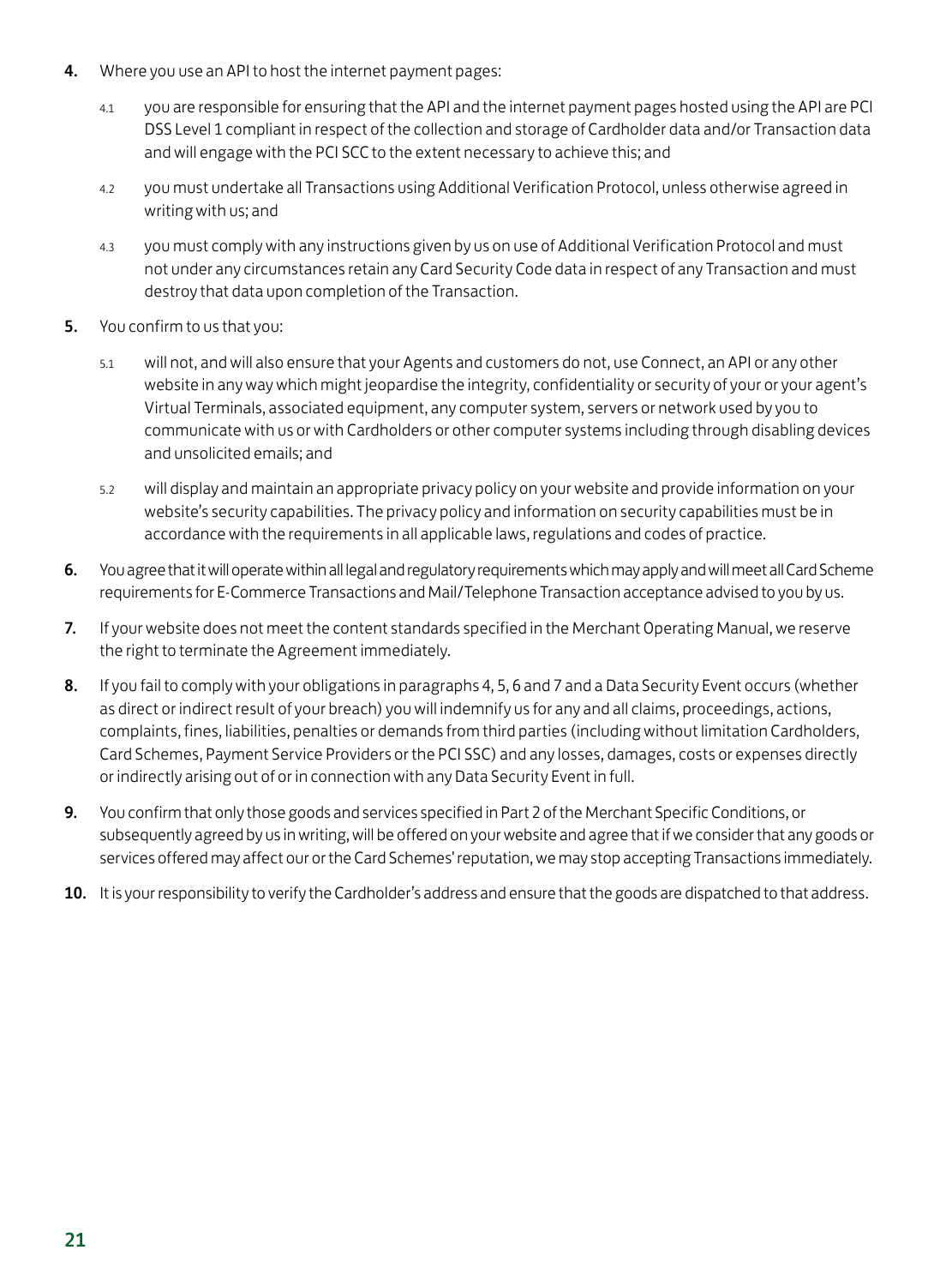### B5 – Polling

Meanings of the words we use

| Meaning of the words we use |                                                                               |
|-----------------------------|-------------------------------------------------------------------------------|
| Polling Bureau              | The account information service provider acting on your behalf                |
|                             | (for example, a Payment Service Provider).                                    |
| Polling Service             | The collection of Transaction Data from your Terminal or your Polling Bureau. |

Where you have indicated that you wish us to provide the Polling Services and we have agreed to this, the following conditions will apply, in addition to the Part A. If there is any inconsistency, this Part will take priority.Polling Service

- 10.1 We will provide (or procure the provision of) the following services (the Polling Services, as follows):
	- a. collection of Transaction Data from your Terminals (or your Polling Bureau) six days per week from Monday to Saturday between midnight and 6.00 am; and
	- b. if there is a failed poll, we or our Agent will attempt to re-poll two further times.

#### 11. Your responsibility

- 11.1 You will:
	- a. check your Data Capture Equipment and Software each morning to identify whether the Transaction Data submitted the previous day has been successfully polled by us;
	- b. inform the Polling Bureau as soon as possible of any error in the transmission of Transaction Data, or any other matter which may affect the provision of the Polling Service or our (or our Agents') ability to collect Transaction Data as described by paragraph 1; and
	- c. supply and be responsible for all power and telecommunications links for the Data Capture Equipment and Software, and we will not be under any obligation to provide the Polling Service if such links are not in place.

#### 12. Payment

You will pay us the "Polling Fee per Terminal per Month" as set out in Part 8 of the Merchant Specific Conditions.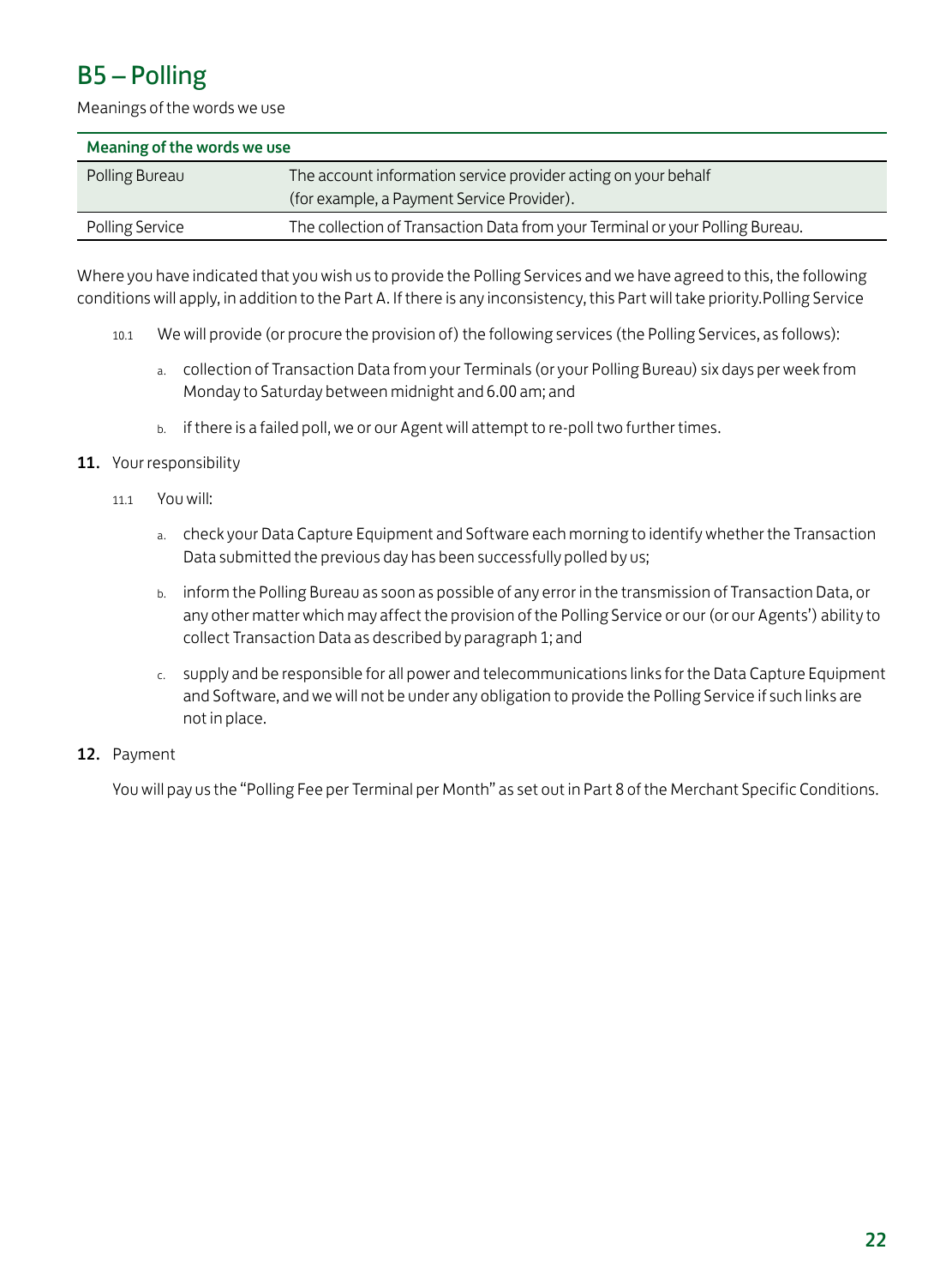## B6 – Dynamic Currency Conversion and Multi-Currency

#### Dynamic Currency Conversion

Where you have indicated that you wish to process Transactions in the currency of the country where the Card was issued, the following conditions will apply, in addition to those set out in Part A. If there is any inconsistency, this Part will take priority.

| Meaning of the words we use                                    |                                                                                                                                                                                                                                   |  |
|----------------------------------------------------------------|-----------------------------------------------------------------------------------------------------------------------------------------------------------------------------------------------------------------------------------|--|
| <b>Additional Currency</b>                                     | Any currency we may notify you of.                                                                                                                                                                                                |  |
| Currency Transaction                                           | A Transaction where the Cardholder requests that it is made in the local currency of the<br>country in which the Cardholder's Card is issued and is not the UK.                                                                   |  |
| <b>Dynamic Currency</b><br>Conversion or DCC                   | A service to have funds equal to the value of the goods or services which a Cardholder<br>wishes to buy from you converted from the currency of the country in which you are<br>located to the currency of the Cardholder's Card. |  |
| Dynamic Currency<br>Conversion Provider<br>(DCCP)              | A third party provider of the DCC Service approved by us.                                                                                                                                                                         |  |
| <b>Dynamic Currency</b><br>Conversion Service (DCC<br>Service) | The facility to allow Cardholders to enter into Transactions with you in the Additional<br>Currency of the country in which the Cardholder's Card was issued.                                                                     |  |
| Foreign Currency Fee                                           | The percentage sum applied to the local currency equivalent of each Currency<br>Transaction which will be paid to the Merchant by (DCCP).                                                                                         |  |
| System                                                         | Your system complying with any specifications we may notify you of so you can accept<br>Currency Transactions.                                                                                                                    |  |
| <b>Transaction Cut-Off Time</b>                                | 9pm on any Business Day.                                                                                                                                                                                                          |  |

- 1. Where we agree in writing that you may accept Currency Transactions, you must complete an additional contract with a DCCP approved by us. You agree that:
	- 1.1 we are not responsible for any losses which may occur as a result of you entering into a contract with a DCCP and/or allowing the DCCP to handle Transactions on your behalf;
	- 1.2 you will be liable for any Card Scheme fines arising from any breach or non-compliance of the Rules resulting from the use of the DCC Service; and
	- 1.3 where you experience any difficulty with the DCC Service or the payment (or non-payment) of your Foreign Currency Fee, you will contact the DCCP. Your Foreign Currency Fee is payable by the DCCP and we are not liable for this payment.
- 2. To help you with the DCC Service, DCCP will provide or make available to you via your System, the exchange rate for Sterling against each Additional Currency.
- 3. For each Currency Transaction you must use the most recent exchange rate provided by us for the applicable Additional Currency.
- 4. For Currency Transactions, we will pay you all sums submitted in relation to Currency Transactions in Sterling, at the exchange rate applicable on the day of the Currency Transaction (less the amount of any Refunds and any Transactions which are rejected or not accepted by us).
- 5. If there is a Chargeback for a Currency Transaction, the Chargeback will be converted to Sterling using the exchange rate which was used for the original Currency Transaction and charged back to you.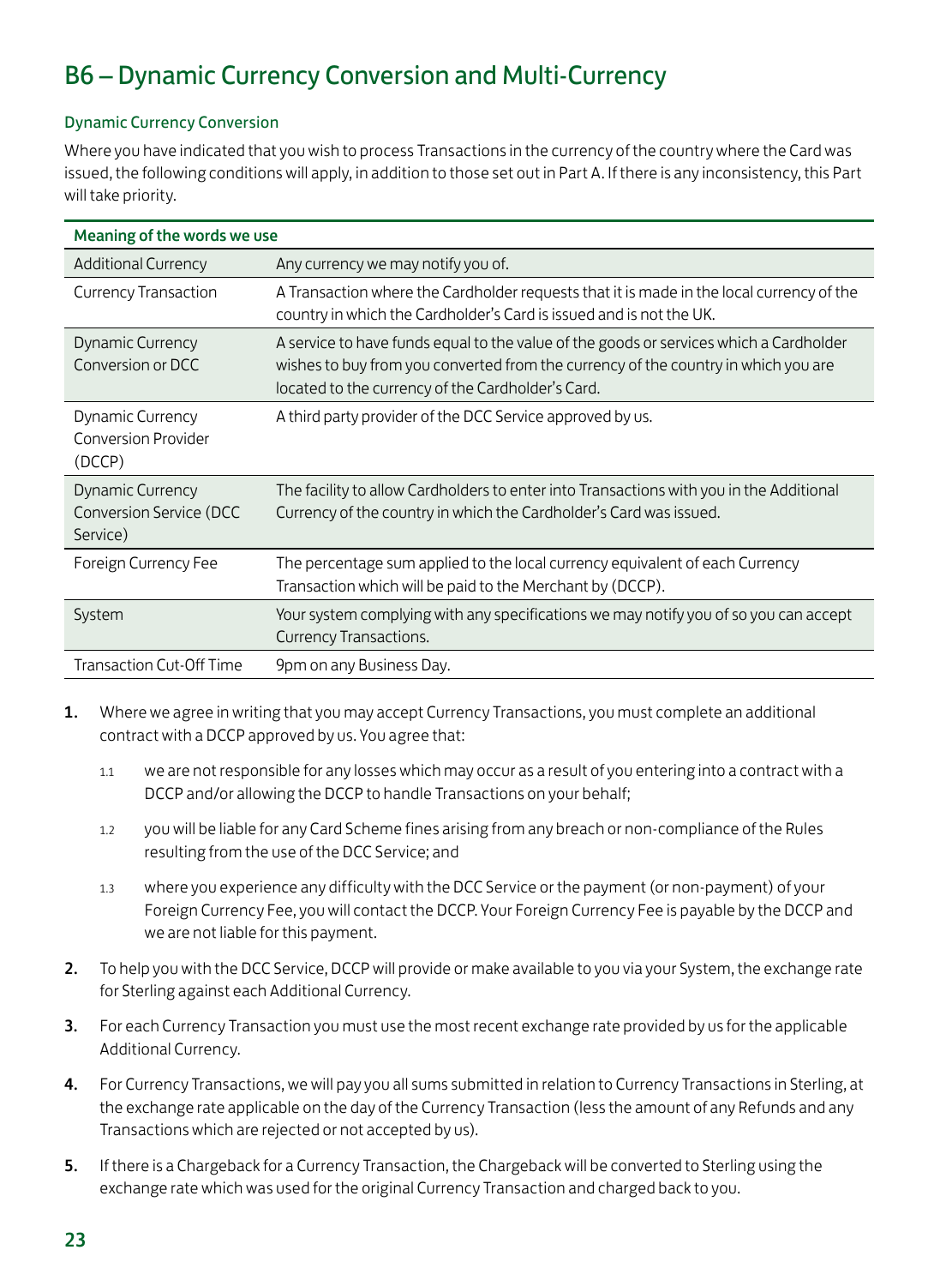- 6. Any Refund for an earlier Currency Transaction must be made at the equivalent Sterling amount of the Currency Transaction. The Refund will be converted by us at the exchange rate applicable on the day we process the Refund and this amount will be paid as a Refund to the Cardholder.
- 7. The level of your Foreign Currency Fee may be varied by us in accordance with the terms of the Merchant Agreement. All Currency Transactions will be subject to the charges as set out in the Merchant Specific Conditions.
- 8. You will submit all Transaction Data for Currency Transactions electronically using your System.
- 9. Transaction Data must be submitted before the Transaction Cut-Off Time on the day the Transaction was made.
- 10. If your System fails to operate, you must not accept any Currency Transactions.
- 11. You will provide any Cardholder wishing to enter into a Currency Transaction, with any information we may provide to you. This will include:
	- 11.1 the exchange rate applicable to the Currency Transaction; and
	- 11.2 the Sterling equivalent amount of the Currency Transaction.
- 12. We reserve the right to terminate the DCC Service immediately if:
	- 12.1 you accept Currency Transactions which are not in line with the procedures set out in the Merchant Operating Manual, or
	- 12.2 we are required to do so by any Card Scheme.

#### Multi-Currency

#### Meaning of the words we use

Multi-Currency Transaction A Transaction which is not in pounds sterling.

Where you have indicated that you wish to accept Multi-Currency Transactions and we agree to provide this additional facility, the following conditions will apply, in addition to the General Conditions in Part A.. If there is any inconsistency, the conditions set out in this Part will take priority in relation to Multi-Currency Transactions.

- 1. The types of currencies which you are authorised to accept and the applicable fees and charges to be paid by you will be provide when we agree to provide multi-currency services.
- 2. Settlement for a Multi-Currency Transaction will be calculated using the exchange rate applied by us at the time of conversion.
- 3. The fees and charges payable will be converted from the settlement currency to Sterling and we will use the exchange rate applying at the time the monies are converted.
- 4. NOTE: Exchange rates for these currencies are subject to fluctuation.
- 5. Transaction Data files will be delivered to us in the format communicated to your PSP/software company by no later than 02.00 a.m. each day.